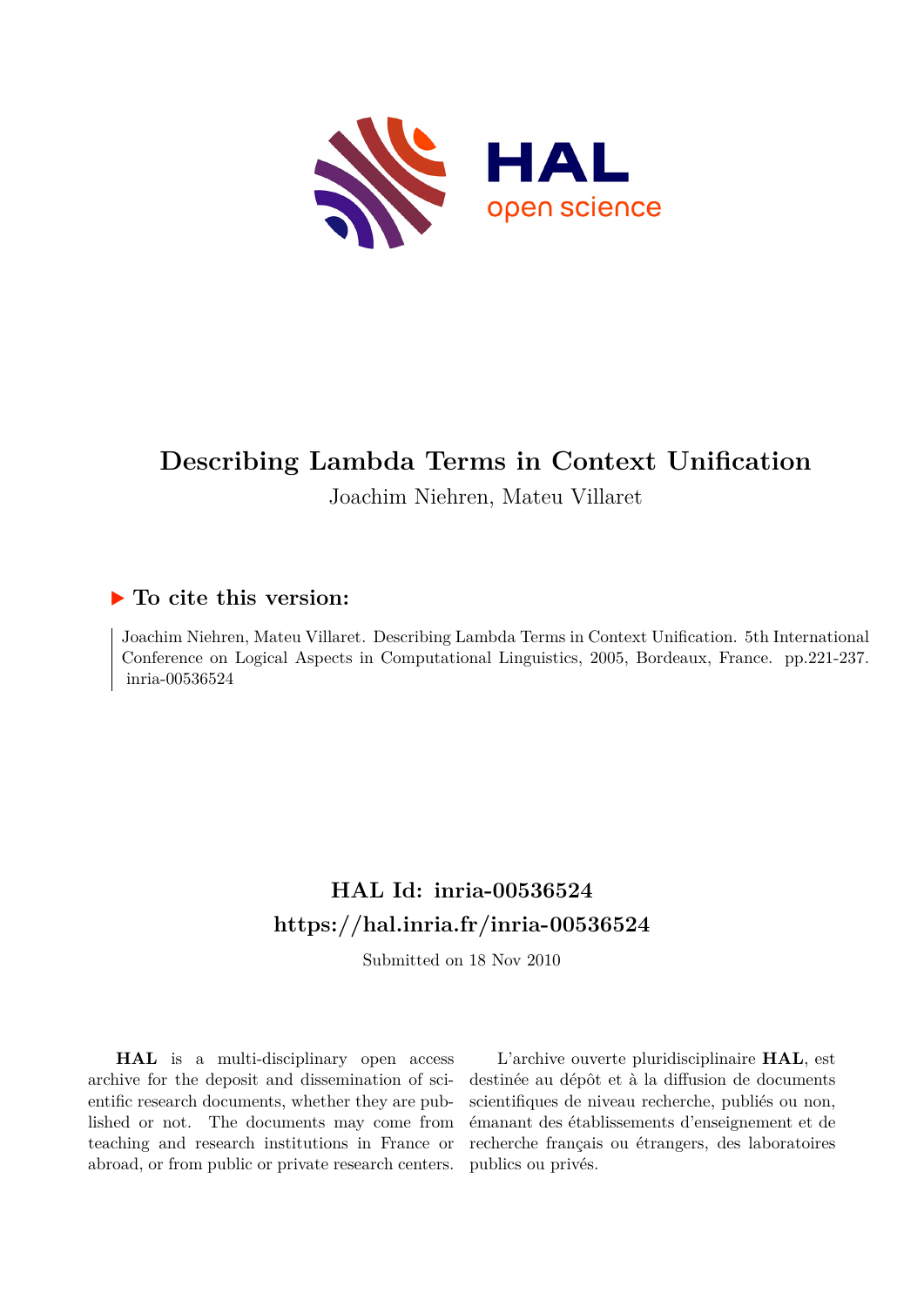# Describing Lambda Terms in Context Unification\*

Joachim Niehren<sup>1</sup> and Mateu Villaret<sup>2</sup>

<sup>1</sup> INRIA Futurs, Lille, France. <sup>2</sup> Universitat de Girona, Girona, Spain.

Abstract. The constraint language for lambda structures (CLLS) is a description language for lambda terms. CLLS provides parallelism constraints to talk about the tree structure of lambda terms, and lambda binding constraints to specify variable binding. Parallelism constraints alone have the same expressiveness as context unification. In this paper, we show that lambda binding constraints can also be expressed in context unification when permitting tree regular constraints.

Keywords: second-order unification, dominance constraints, computational linguistics, underspecified semantics.

# 1 Introduction

The constraint language for lambda structures (CLLS) is a first-order language for describing lambda terms [5, 6]. CLLS provides parallelism constraints [7] to talk about the tree structure of lambda terms, and lambda binding constraints to specify variable binding. In particular, CLLS models the interaction of parallelism and variable binding in lambda terms correctly.

CLLS supports parallelism constraints to model ellipsis in natural language. These subsume dominance constraints [13, 23, 1, 4], an excellent modeling language for scope underspecification [15]. CLLS features lambda binding constraints in order to analyze the interactions of scope and ellipsis, i.e., parallel lambda binding. Further ingredients of CLLS are anaphoric binding constraints, group parallelism and beta reduction constraints [2].

Parallelism constraints of CLLS alone have the same expressive power as the context equations in context unification (CU) [14, 3]. CU is a variant of linear second-order unification (LSOU) [9] which restricts second-order unification to unifiers with linear lambda-terms. LSOU and CU only differ in variable binding; this difference can be captured by imposing tree regular constraints [11].

The decidability of the satisfiability problems for CU, LSOU, and CLLS – with or without tree regular constraints – are prominent open questions. Decidability of CU was often conjectured (see e.g. [12]). This is because various restrictions [3, 9, 18–20] make CU decidable, while the analogous restrictions for second-order unification don't [10]. A decidable fragment of CLLS that can deal

<sup>!</sup> A previous version of the paper was presented at ICoS4. This research has been partially supported, on the one hand, by the Mostrare project of INRIA Futurs and the LIFL at the Universities of Lille 1 and 3, and on the other hand, by the spanish projects: TIN2004-07672-C03-01 and TIN2004-04343.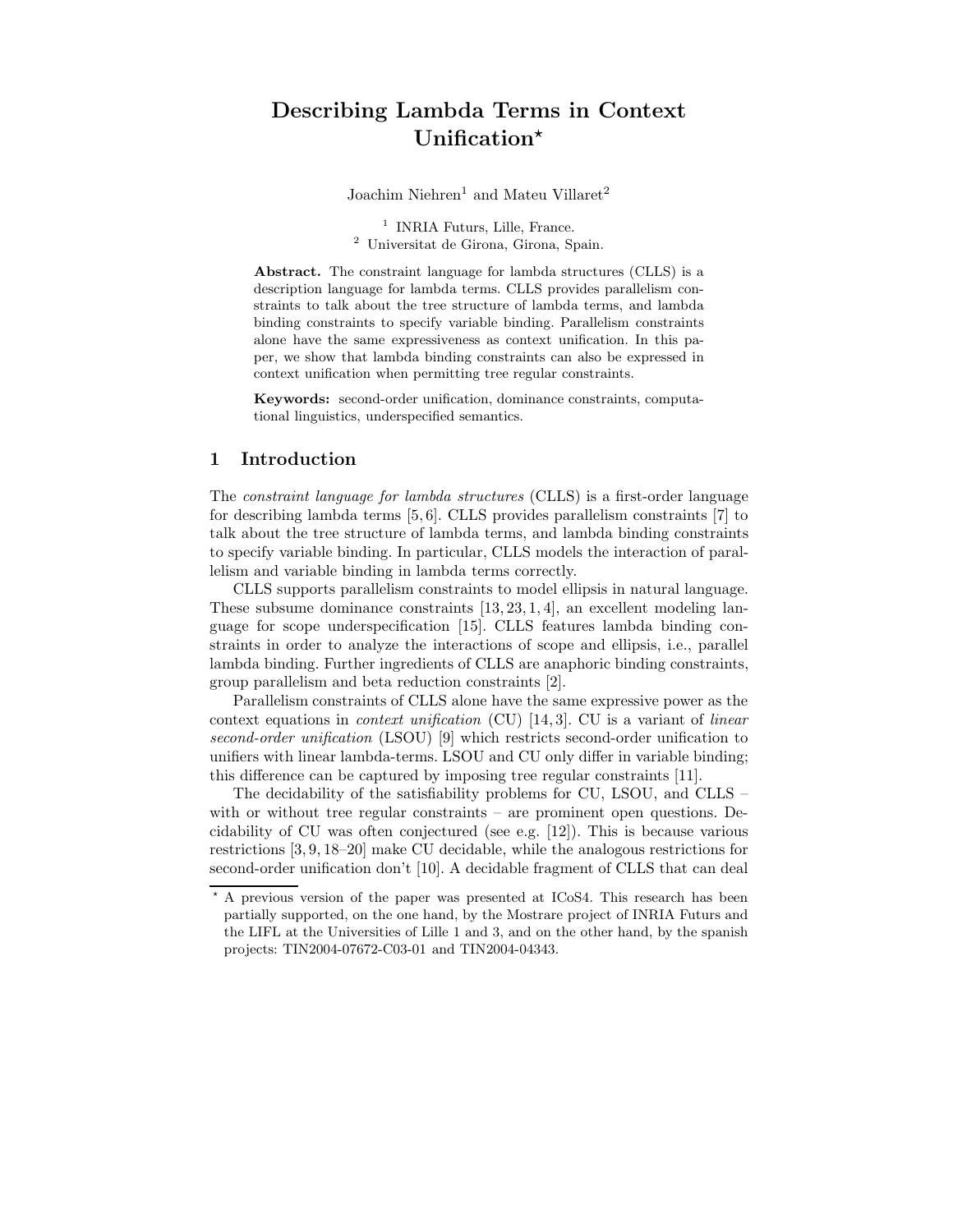

Fig. 1. The graph of a CLLS constraint

with most phenomena raised by scope underspecification and ellipsis was proposed recently [8]. Generally speaking, CLLS is superior in semantic modeling, while CU has advantages for studying expressiveness. This is why this paper investigates the expressiveness of CLLS by comparison to CU.

In this paper, we contribute the first comparison between CLLS and CU which accounts for lambda binding constraints. The motivating question is whether it is possible to describe the interaction of lambda binding and parallelism in CU. In other words: can parallel lambda binding be expressed in CU similarly to CLLS? Note that parallel lambda binding was one of the main motivations for introducing CLLS as an alternative to CU. We give a positive answer to the question but at the cost of tree regular constraints.

We show how to encode lambda binding and parallelism constraints in CU with tree regular constraints. Our encoding composes several steps, one of which exploits a recent variant of the famous relationship between monadic secondorder logic (MSO) and tree automata [16, 22]. Another step relies on the nonintervenance property of lambda binding constraints, that we exhibit and prove for the first time in the present paper.

Plan. We illustrate parallel lambda binding in CLLS and argue its relevance for underspecified semantic modeling (Sec. 2). We recall tree structures, parallelism, lambda structures, and parallel lambda binding (Sec.3 and 4), the basic notions underlying CLLS, the constraint language for lambda structures (Sec. 5). We exhibit the non-intervenance property of parallel lambda binding in CLLS and prove it to hold (Sec. 6). Due to this property, we can encode parallel lambda binding by using MSO formulas (Sec. 7). Parallelism constraints with MSO formulas have the same expressiveness as CU with tree regular constraints (Sec. 8). We discuss the limitation of our approach with respect to group parallelism (Sec. 9) and conclude with some open questions.

# 2 Parallel Lambda Binding in Semantics

The prime application of CLLS is the modeling of underspecification in natural language semantics [5, 6]. It improves on previous approaches on analyzing that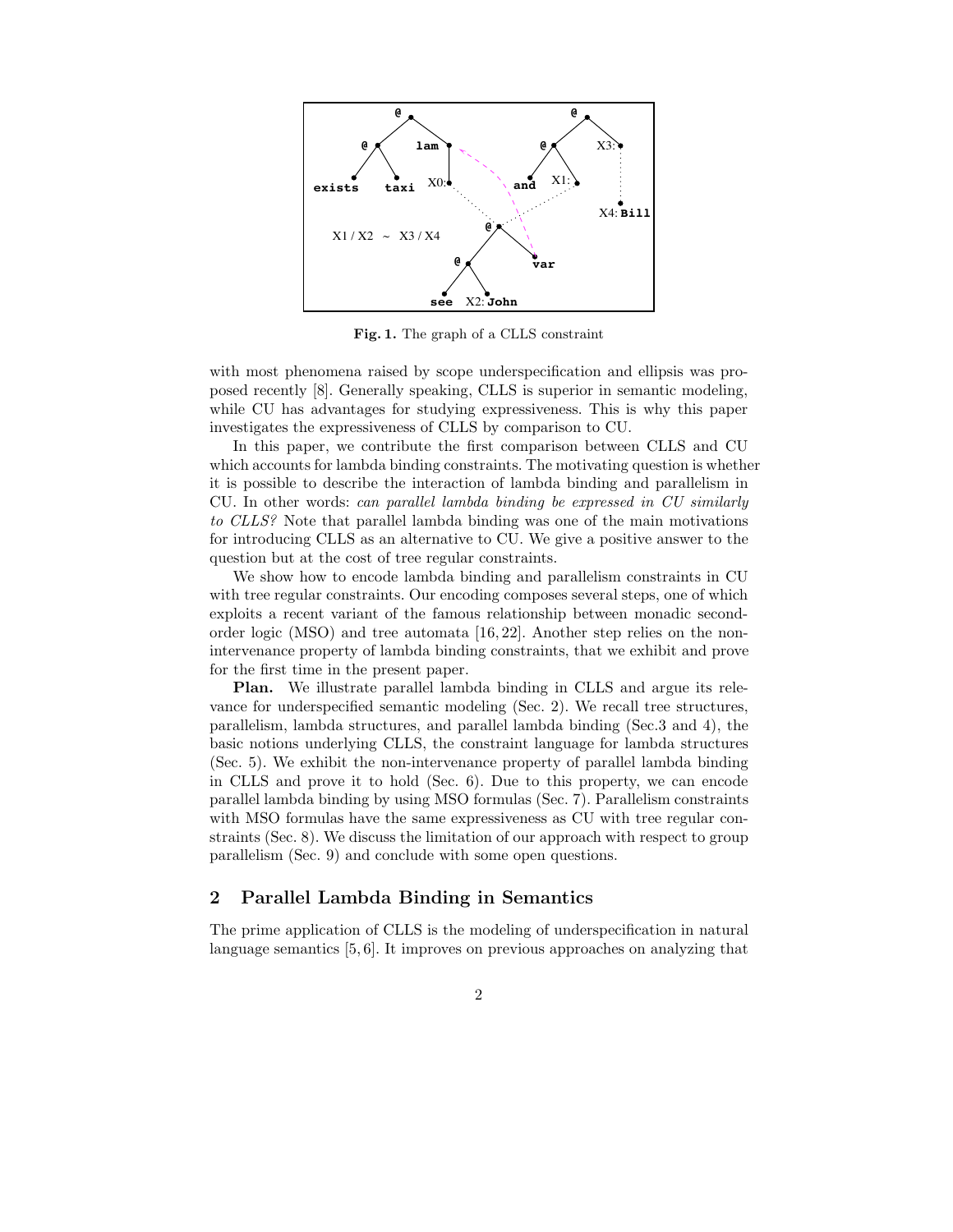were based on higher-order unification [21], LSOU [17], and CU. Here, we illustrate why parallel lambda binding is crucial to capture the interactions of scope and ellipsis.

We consider the sentence: *John saw a taxi and so did Bill*. This elliptic sentence has two possible meanings that can be represented in higher-order logic by the following Boolean valued lambda terms:

1. There exists a taxi  $t$  seen by John and Bill:

exists taxi  $\lambda t$ . (and (see john t) (see bill t))

2. There exists a taxi  $t_1$  seen by John and a taxi  $t_2$  seen by Bill.

and (exists taxi  $\lambda t_1$ .(see john  $t_1$ )) (exists taxi  $\lambda t_2$ .(see bill  $t_2$ ))

The ellipses requires the meanings of source and target to be parallel except for the contrasting elements john and bill. Note that the elided parallel segments, shown underlined, are different in the two readings.

This example illustrates parallel lambda binding: in the first reading, both occurrences of  $t$  are bound by the same lambda binder taking scope over both parallel segments, while in the second case, the corresponding variables  $t_1$  and  $t_2$  are bound by distinct lambda binders that correspond to each other in the parallel segments. The parallel parts become equal if we rename the variables  $t_1$ and  $t_2$  to  $t$ . But renaming needs to be done carefully without variable capture.

The CLLS constraint in Fig. 1 can be derived by a compositional semantics construction from a parse tree. The parallelism free part describes the meanings of source sentence, the conjunction, and the target parallel element. By means of dotted lines, that express dominance between nodes, it leaves underspecified where to place the fragment with the lambda binder  $\mathcal{O}(\mathcal{O}(\epsilon x)$  (statistic taxi), lam(  $X_0$  )), either above the conjunction  $\mathbb{Q}(\mathbb{Q}(\text{and}, X_1), X_3)$  or below its first argument that starts at node  $X_1$ .

The parallelism constraint  $X_1/X_2 \sim X_3/X_4$  expresses the parallelism requirement of the ellipses. The parallel segments  $X_1/X_2$  and  $X_3/X_4$  must have equal tree structure and parallel binding relations. The meaning of parallel lambda binding is formalized by CLLS's lambda structures (see Section 4).

The lambda terms of both readings satisfy the constraint in Fig. 1. Binding constraints are imposed by dashed edges from var to lam-labeled nodes, the lambda binding constraints. The single dashed edge in Fig. 1 is satisfied in both readings: in the first reading, it holds since t is bound by  $\lambda t$ , in the second reading it holds since  $t_1$  is bound by  $\lambda t_1$  and since  $t_2$  is bound by  $\lambda t_2$ . No variable names are used in CLLS; this avoids variable renaming and capturing during constraint resolution once and for all.

Parallel lambda binding cannot be easily expressed in CU or LSOU where lambda binding constraints are not available. In CU for instance, the only known approach to express lambda binding is by adding variable names into function symbols  $\mathsf{lam}_t$  and  $\mathsf{var}_t$ . Different variables should be named apart, in order to avoid variable capture during constraint resolution. But this is not possible for variables such as  $t_1$  and  $t_2$  above: context equality would impose equal names.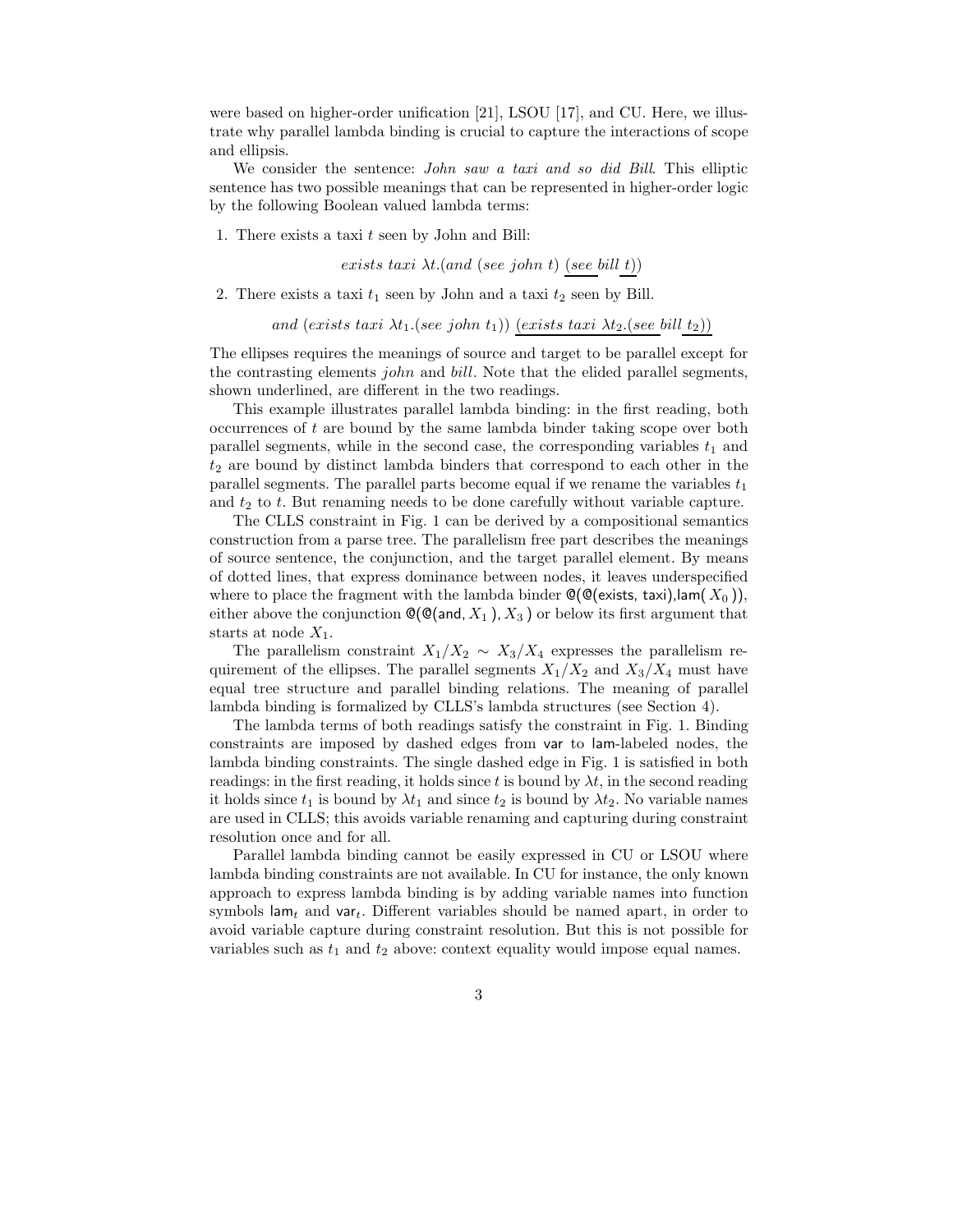### 3 Tree Structures and Parallelism

We assume a finite *signature*  $\Sigma$  of function symbols ranged over by f, g. Each function symbol has an arity  $ar(f) \geq 0$ .

*Finite Trees.* A finite (rooted) tree  $\tau$  over  $\Sigma$  is a ground term over  $\Sigma$ , i.e.  $\tau ::= f(\tau_1,\ldots,\tau_n)$  where  $n = \text{ar}(f) \geq 0$  and  $f \in \Sigma$ . We identify a node of a tree with the word of positive integers  $\pi$  that addresses this node from the root:

nodes $f_{(r_1,...,r_n)} = \{\epsilon\} \cup \{i\pi \mid 1 \leq i \leq n, \pi \in \text{nodes}_{\tau_i}\}$ 

The empty word  $\epsilon$  is called the *root* of the tree, i.e.  $\text{root}(\tau) = \epsilon$ , while a word  $i\pi$ addresses the  $\pi$  node of the *i*-th subtree of  $\tau$ . We freely identify a tree  $\tau$  with the function  $\tau$  : nodes<sub> $\tau \to \Sigma$ </sub> that maps nodes to their label; for  $\tau = f(\tau_1, \ldots, \tau_n)$ :

$$
\tau(\pi) = f(\tau_1, \dots, \tau_n)(\pi) = \begin{cases} f & \text{if } \pi = \epsilon \\ \tau_i(\pi') & \text{if } \pi = i\pi' \end{cases}
$$

If  $\tau$  is a tree with  $\pi \in \text{nodes}_{\tau}$  then we write  $\tau.\pi$  for the subtree of  $\tau$  rooted by  $\pi$ , and  $\tau[\pi/\tau']$  for the tree obtained by replacing the subtree of  $\tau$  at node  $\pi$  by  $\tau'$ .

Dominance and Parallelism. Let  $\tau$  be a tree with  $\pi, \pi', \pi_1, \ldots, \pi_n \in \text{nodes}_{\tau}$ . The relation  $\pi: f(\pi_1, \ldots, \pi_n)$  holds for  $\tau$  if node  $\pi$  is labeled by f in  $\tau$  and has the children  $\pi_1, \ldots, \pi_n$  in that order from left to right. This is if  $\tau(\pi) = f$  and  $\pi_1 = \pi 1, \ldots, \pi_n = \pi n$  where  $n = \text{ar}(f)$ . The *dominance relation*  $\pi \triangleleft^* \pi'$  holds for  $\tau$  if  $\pi$  is an ancestor of  $\pi'$ , i.e. if  $\pi$  is above  $\pi'$  in  $\tau$ , i.e. if  $\pi$  is a prefix of  $\pi'$ . Strict dominance  $\pi \lhd^+\pi'$  holds for  $\tau$  if  $\pi \lhd^*\pi'$  but not  $\pi = \pi'$  in  $\tau$ . The disjointness *relation*  $\pi \perp \pi'$  holds for  $\tau$  if neither  $\pi \lhd^* \pi'$  nor  $\pi' \lhd^* \pi$  in  $\tau$ .

**Definition 1.** A segment  $\sigma = \pi/\pi_1, \ldots, \pi_n$  of a tree  $\tau$  is a tuple of nodes  $\pi, \pi_1, \ldots, \pi_n$  of  $\tau$  such that  $\pi$  dominates all  $\pi_i$  and, all  $\pi_i$  with different index are pairwise disjoint. We call  $\pi$  the root of  $\sigma$  and  $\pi_1, \ldots, \pi_n$  its holes. The nodes of a segment  $\sigma$  of a tree  $\tau$  lie between the root and the holes of  $\sigma$  in  $\tau$ :

nodes<sub>τ</sub> ( $\pi/\pi_1, \ldots, \pi_n$ ) = { $\pi' \in \text{nodes}_{\tau}$  |  $\pi \lhd^* \pi'$  and not  $\pi_i \lhd^+ \pi'$  for any  $1 \leq i \leq n$ }

Segment nodes generalize tree nodes in that  $\text{nodes}_{\tau,\pi} = \text{nodes}_{\tau}(\pi)$  for all trees  $\tau$  and  $\pi \in \text{nodes}(\tau)$ . The labels of holes do not belong to segments. The inner nodes of a segment are those that are not holes:

$$
\mathsf{nodes}_{\tau}^{-}(\sigma) = \mathsf{nodes}_{\tau}(\sigma) - \{\pi_1, \ldots, \pi_n\} \quad \text{if } \sigma = \pi/\pi_1, \ldots, \pi_n
$$

**Definition 2.** A correspondence function between segments  $\sigma_1$  and  $\sigma_2$  with the same number of holes of a tree  $\tau$  is a function  $c : \text{nodes}_{\tau}(\sigma_1) \to \text{nodes}_{\tau}(\sigma_2)$  that is one-to-one and onto and satisfies the following homomorphism conditions:

- 1. The root of  $\sigma_1$  is mapped to the root of  $\sigma_2$  and the sequence of holes of  $\sigma_1$ is mapped to the sequence of holes of  $\sigma_2$  in the same order.
- 2. The labels of inner nodes  $\pi \in \text{nodes}_{\tau}(\sigma_1)$  are preserved:  $\tau(\pi) = \tau(c(\pi))$ .
- 3. The children of inner nodes in  $\pi \in \text{nodes}_{\tau}(\sigma_1)$  are mapped to corresponding children in  $\sigma_2$ : for all  $1 \leq i \leq \text{ar}(\tau(\pi))$  it holds that  $c(\pi i) = c(\pi)i$ .

We call two segments  $\sigma_1$  and  $\sigma_2$  of a tree structure  $\tau$  (tree) parallel and write  $\sigma_1 \sim \sigma_2$  if and only if there exists a correspondence function between them.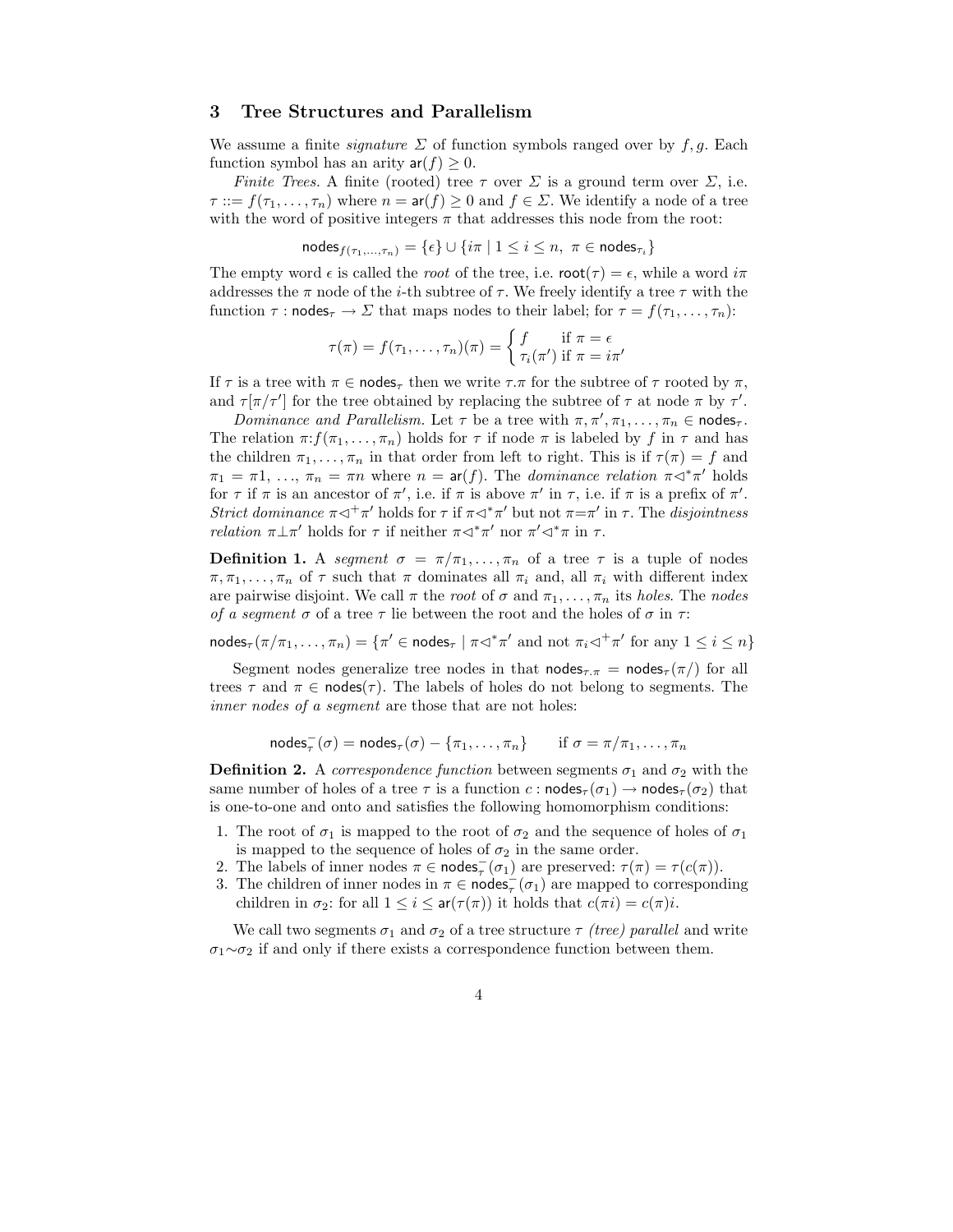

Fig. 2. Axioms of parallel lambda binding.

# 4 Lambda Structures and Parallel Lambda Binding

Lambda structures represent lambda terms uniquely modulo renaming of bound variables. They are tree structures extended by lambda binding edges. The signature  $\Sigma$  of lambda structures contains, at least, the symbols var (arity 0, for variables), lam (arity 1, for abstraction), and @ (arity 2, for application).

The tree uses these symbols to reflect the structure of the lambda term. The binding function  $\lambda$  maps var-labeled to lamlabeled nodes. For example, Fig. 3 shows the lambda structure of the term  $\lambda x. (f \ x)$  which satisfies  $\lambda(12) = \epsilon$ .



Fig. 3.  $\lambda x. (f x)$ 

**Definition 3.** A lambda structure  $(\tau, \lambda)$  is a pair of a tree  $\tau$  and a total binding function  $\lambda : \tau^{-1}(\text{var}) \to \tau^{-1}(\text{lam})$  such that  $\lambda(\pi) \triangleleft^* \pi$  for all var-nodes  $\pi$  in  $\tau$ .

We consider lambda structures as logical structures with the relations of tree structures, lambda binding  $\lambda(\pi) = \pi'$ , and its inverse relation. Inverse lambda binding  $\lambda^{-1}(\pi_0) = {\pi_1, \ldots, \pi_n}$  states that  $\pi_0$  binds  $\pi_1, \ldots, \pi_n$  and no other nodes.

**Definition 4.** Two segments  $\sigma_1, \sigma_2$  of a lambda structure  $(\tau, \lambda)$  are *(binding) parallel*  $\sigma_1 \sim \sigma_2$  if they are tree parallel so that the correspondence function c between  $\sigma_1$  and  $\sigma_2$  satisfies the following axioms of parallel binding (see Fig. 2):

Internal binder. Internal lambda binder in parallel segments correspond: for all  $\pi \in \text{nodes}_{\tau}^{-}(\sigma_1)$  if  $\lambda(\pi) \in \text{nodes}_{\tau}^{-}(\sigma_1)$  then  $\lambda(c(\pi)) = c(\lambda(\pi))$ .

External binder. External lambda binder of corresponding var-nodes are equal: for all  $\pi \in \textsf{nodes}_{\tau}^{-}(\sigma_1)$  if  $\lambda(\pi) \notin \textsf{nodes}_{\tau}^{-}(\sigma_1)$  then  $\lambda(c(\pi)) = \lambda(\pi)$ .

No hanging binder. A var-node below a segment cannot be bound by a lamnode within:  $\lambda^{-1}(\pi) \subseteq \textsf{nodes}_{\tau}^-(\sigma_i)$  for all  $i \in 1, 2$  and  $\pi \in \textsf{nodes}_{\tau}^-(\sigma_i)$ .

Note that this definition overloads the notion of parallelism  $\sigma_1 \sim \sigma_2$ . For tree structures it means tree parallelism and for lambda structures binding parallelism (if not stated differently). The following basic property will be useful to prove Lemma 8 in Sec. 6.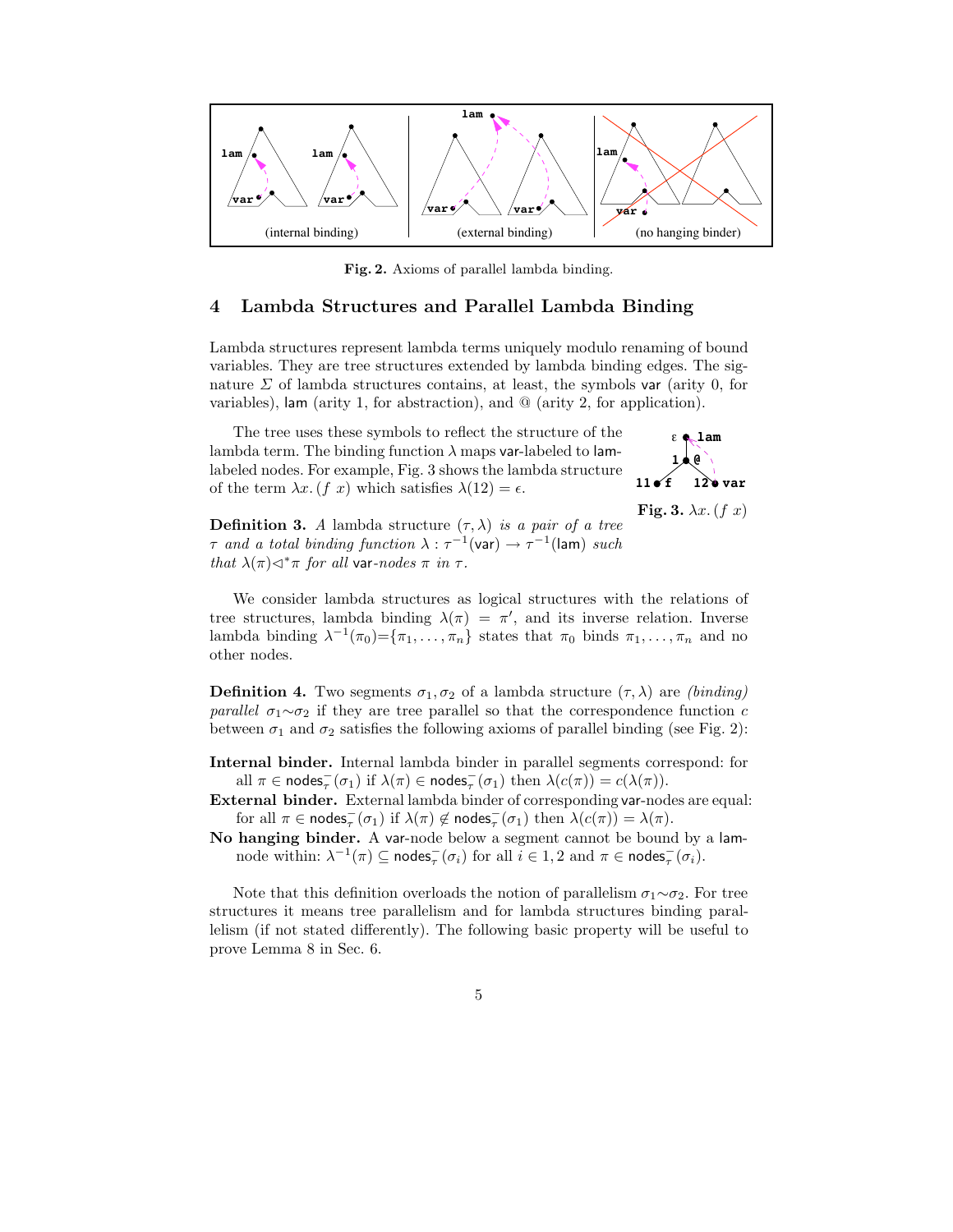**Lemma 5.** Parallelism in lambda structures is symmetric: if  $\sigma_1 \sim \sigma_2$  holds in a lambda structure then  $\sigma_2 \sim \sigma_1$  holds as well.

*Proof.* Suppose that  $\sigma_1$  and  $\sigma_2$  are parallel segments of a lambda structure  $(\tau, \lambda)$ and that  $c$  is the correspondence function between them. By assumption,  $c$  satisfies the axioms of parallel binding. We have to show that the inverse correspondence function  $c^{-1}$  also satisfies these axioms.

**Internal binder.** Let  $\pi$ ,  $\lambda(\pi) \in \text{nodes}_{\tau}(\sigma_2)$  and  $\pi' = c^{-1}(\pi)$  be a node in nodes<sub> $\tau$ </sub> $(\sigma_1)$ . Since  $\lambda(\pi')$  dominates  $\pi'$  there remain only two possibilities:

- 1. Case  $\lambda(\pi') \in \text{nodes}_{\tau}(\sigma_1)$ . The **internal binder** axiom for c yields  $c(\lambda(\pi')) = \lambda(c(\pi')) = \lambda(\pi)$ . We can apply the inverse function  $c^{-1}$  on both sides and obtain  $\lambda(c^{-1}(\pi)) = c^{-1}(\lambda(\pi))$  as required.
- 2. Case  $\lambda(\pi') \notin \text{nodes}_{\tau}(\sigma_1)$ . The external binder axiom for c implies  $\lambda(\pi') = \lambda(c(\pi')) = \lambda(\pi)$ . If  $\pi'$  does not belong to the inner nodes of  $\sigma_2$  then  $\lambda(\pi')$  is a **hanging binder** which is not possible. In the same way, we can prove by induction that  $(c^{-1})^n(\pi)$  must belong to the inner nodes of  $\sigma_2$  for all  $n \geq 1$ . But this is also impossible as trees are finite.

External binder. Suppose that  $\pi \in \text{nodes}_{\tau}(\sigma_2)$  while  $\lambda(\pi) \notin \text{nodes}_{\tau}(\sigma_2)$ . Let  $\pi' = c^{-1}(\pi) \in \text{nodes}_{\tau}(\sigma_1)$ . Again, there are two possibilities:

- 1. Case  $\lambda(\pi') \in \text{nodes}_{\tau}(\sigma_1)$ . The **internal binder** axiom for c yields  $c(\lambda(\pi')) = \lambda(c(\pi')) = \lambda(\pi)$  which is impossible since  $\lambda(\pi)$  does not belong to the image nodes<sub> $\tau$ </sub> $(\sigma_2)$  of c.
- 2. Case  $\lambda(\pi') \notin \text{nodes}_{\tau}^-(\sigma_1)$ . The external binder for c implies  $\lambda(\pi') =$  $\lambda(c(\pi')) = \lambda(\pi)$  as required.

No hanging binder. This axiom coincides for c and  $c^{-1}$ .

## 5 Constraint Languages

Given the model-theoretic notions of tree structures and lambda structures we can now define logical languages for their description in the usual Tarski'an manner.

We assume an infinite set  $X, Y, Z$  of node variables and define languages of tree descriptions in Figure 4. A lambda binding constraint  $\mu$  is a conjunction of lambda binding and inverse lambda binding literals:  $\lambda(X)=Y$  means that the value of  $X$  is a var-node that is lambda bound by the value of  $Y$ , while  $\lambda^{-1}(X) \subseteq \{X_1, \ldots, X_m\}$  says that all var-nodes bound by the lam-node denoted by X are values of one of  $X_1, \ldots, X_m$ .

A dominance constraint is a conjunction of dominance  $X \triangleleft^* Y$  and childrenlabeling literals  $X: f(X_1, \ldots, X_n)$  that describe the respective relations in some tree structure. We will write  $X=Y$  to abbreviate  $X\lhd^*Y \wedge Y\lhd^*X$ . Note that dominance constraints are subsumed by parallelism constraints by definition. A first-order dominance formula  $\nu$  is built from dominance constraints and the usual first-order connectives: universal quantification, negation, and conjunction. These can also express existential quantification  $\exists X.\nu$  and disjunction  $\nu_1 \vee \nu_2$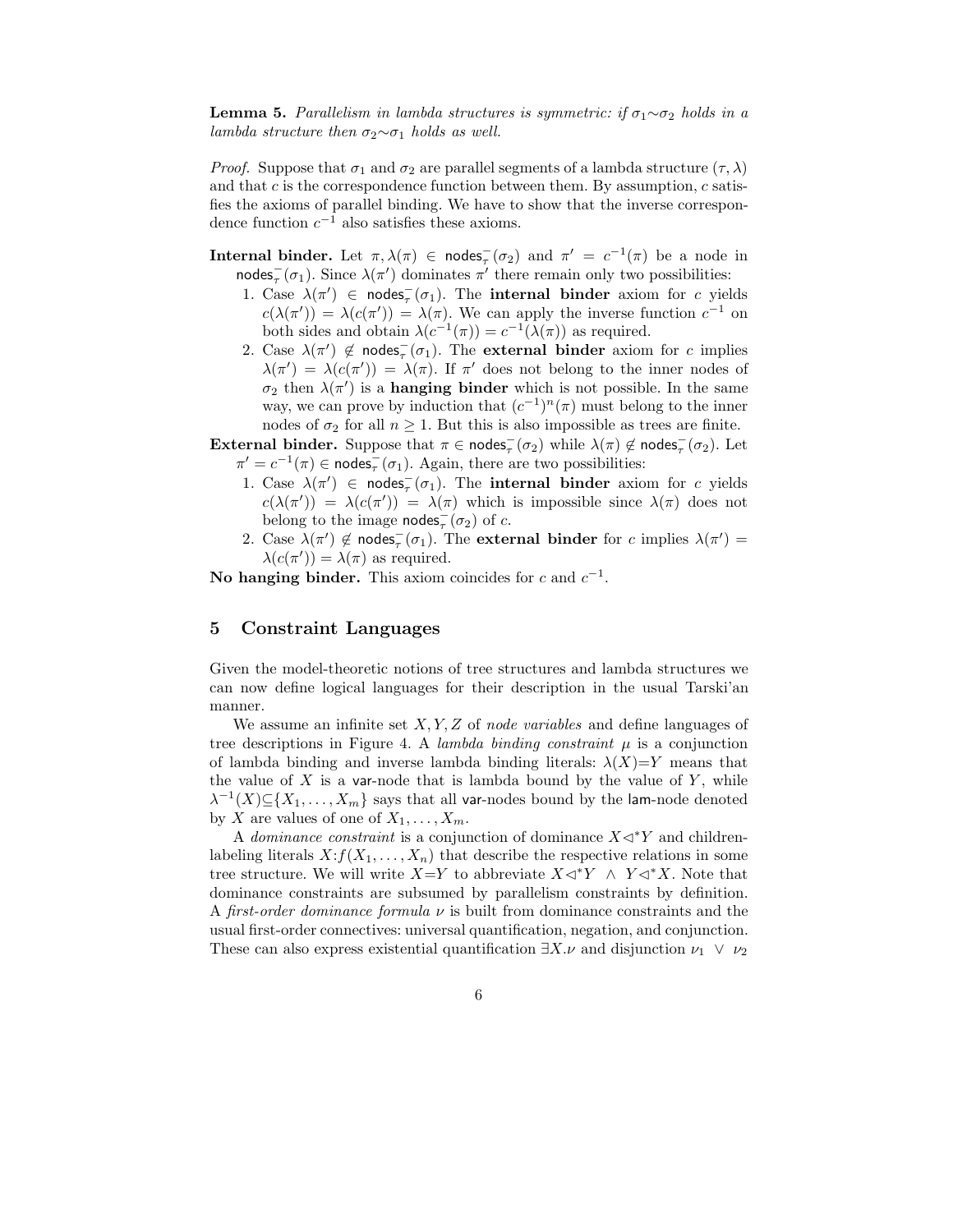Lambda binding constraints:

::=  $\lambda(X)=Y \ \mid \ \lambda^{-1}(X)\subseteq {X_1,\ldots,X_m} \ \mid \ \mu_1 \ \wedge \ \mu_2$ 

First-order dominance formulas:

$$
\nu \quad ::= \quad X : f(X_1, \ldots, X_n) \mid X \triangleleft^* Y \mid \forall X . \nu \mid \neg \nu \mid \nu_1 \wedge \nu_2
$$

Parallelism constraints:

$$
\phi \quad ::= \quad X : f(X_1, \ldots, X_n) \mid X \triangleleft^* Y \mid S_1 \sim S_2 \mid \phi_1 \land \phi_2
$$

Segment terms:

 $S$  ::=  $X/X_1, ..., X_m$   $(m \ge 0)$ 

#### Fig. 4. Logical languages for tree and lambda structures

that we will freely use. Furthermore, we will write  $X\neq Y$  instead of  $\neg X=Y$  and  $X \triangleleft Y$  for  $X \triangleleft Y \wedge X \neq Y$ .

A parallelism constraint  $\phi$  is a conjunction of children-labeling, dominance, and parallelism literals  $S_1 \sim S_2$ . We use segment terms S of the form  $X/X_1, \ldots, X_m$ to describe segments with m holes, given that the values of X and  $X_1, \ldots, X_m$ satisfy the conditions imposed on the root and holes of segments (Definition 1). Note that a parallelism literal  $S_1 \sim S_2$  requires that the values of  $S_1$  and  $S_2$  are indeed segments.

To keep this section self contained let us quickly recall some model theoretic notions. We write  $var(\psi)$  for the set of free variables of a formula  $\psi$  of one of the above kinds. A variable assignment to the nodes of a tree  $\tau$  is a total function  $\alpha: V \to \text{nodes}(\tau)$  where V is a finite subset of node variables. A solution of a formula  $\psi$  thus consists of a tree structure  $\tau$  or a lambda structure  $(\tau, \lambda)$  and a variable assignment  $\alpha : V \to \text{nodes}(\tau)$  such that  $\text{var}(\psi) \subseteq V$ . Segment terms evaluate to tuples of nodes  $\alpha(X/X_1,\ldots,X_n) = \alpha(X)/\alpha(X_1),\ldots,\alpha(X_n)$  which may or may not be segments. Apart from this, we require as usual that a formula evaluates to true in all solutions. We write  $\tau, \alpha \models \psi$  if  $\tau, \alpha$  is a solution of  $\psi$ , and similarly  $(\tau, \lambda)$ ,  $\alpha \models \psi$ . A formula is *satisfiable* if it has a solution.

Sections 6 and 7 deal with the translation required in the following theorem.

**Theorem 6.** Satisfiability of parallelism and lambda binding constraints  $\phi \wedge \mu$ can be reduced in non-deterministic polynomial time to satisfiability of parallelism constraints with first-order dominance formulas  $\phi' \wedge \nu$ .

Note that the signature is part of the input of the respective satisfiability problems. This means that a formula  $\phi \land \mu$  over signature  $\Sigma$  can be translated to some formula  $\phi' \wedge \nu$  over some other signature  $\Sigma'$ . Section 8 links the result of Theorem 6 to context unification plus tree regular constraints.

### 6 Non-Intervenance Property

The idea behind our translation is to eliminate lambda bindings from the lambdabinding and parallelism constraints, by naming the variable binders. This means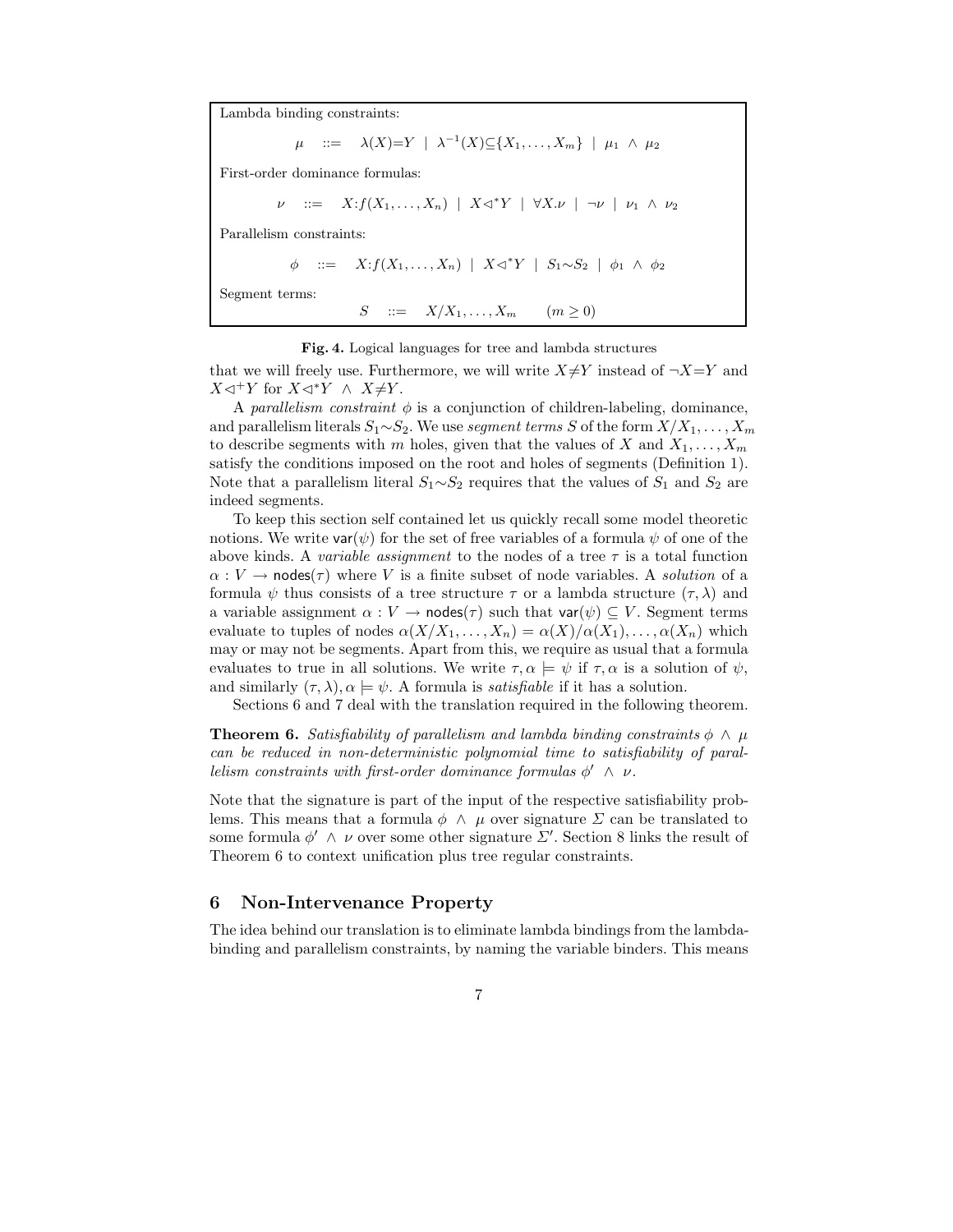that we want to obtain similar parallelism constraints that use named labels  $\lim_{u}$  and var<sub>u</sub>, instead of *anonymous* labels lam and var and lambda-binding constraints.

In order to avoid undesired variable capture, we would like to associate different names to different lambda binders. But unfortunately we cannot always do so in the presence of parallelism: corresponding lam-nodes have to carry the same label lam<sub>u</sub> and corresponding var-nodes the same label var<sub>u</sub>.

Given that we cannot freely assign fresh names, we are faced with the danger of capturing and have to avoid it. The simplest idea would be to forbid trees where some node with label  $\mathsf{lam}_u$  intervenes between any two other nodes with labels  $\lim_{u \to 0}$  and  $\varphi$  var<sub>u</sub>. This restriction can be easily expressed by a closed firstorder dominance formula or could also be directly checked by a tree automaton in some tree regular constraint.

Unfortunately, the above restriction is too restrictive and thus not correct, as illustrated by the following example:

$$
\mathsf{lam}_u(\mathsf{@}(\mathsf{lam}_u(\mathsf{@}(a,\mathsf{var}_u)),\mathsf{var}_u))
$$

It can always happen that a corresponding  $\text{lam}_u$  takes place above of a binding lam<sub>u</sub>-node, so that the binding lam<sub>u</sub> intervenes between the corresponding  $\lim_{u \to 0}$  and one of the var<sub>u</sub>-nodes bound by it. Thus we need a refined non*intervenance property* stating that no corresponding  $\mathsf{lam}_u$  may intervene between a lam<sub>u</sub>-node and one of the var<sub>u</sub>-nodes it binds.

Example 7. The following parallelism constraint that is drawn in Fig. 5 is unsatisfiable:

$$
X \lhd^+ Y \lhd^+ X' ~\wedge~ X/X' \! \sim \! Y/Y' ~\wedge~ Y \lhd^+ V ~\wedge~ \lambda(V) \! = \! X
$$

This will be proved by Lemma 8. The problem is that lam-node  $Y$  must correspond to  $X$  but intervene between  $X$  and the var-node  $V$  that  $X$  binds.



Fig. 5. Intervenance

**Lemma 8.** Let  $(\tau, \lambda)$  be a lambda structure with parallel segments  $\sigma$  and  $\sigma'$  that correspond via the correspondence function c. For all  $\pi$  with  $\lambda(\pi) \in \text{nodes}_{\tau}(\sigma)$ it is not the case that  $\lambda(\pi) \triangleleft^+ c(\lambda(\pi)) \triangleleft^+ \pi$ .

*Proof.* We suppose that  $\lambda(\pi) \in \text{nodes}_{\tau}(\sigma)$  and  $\lambda(\pi) \triangleleft^+ c(\lambda(\pi)) \triangleleft^+ \pi$  and derive a contradiction. The segments  $\sigma$  and  $\sigma'$  must overlap such that the root of  $\sigma$ dominates that of  $\sigma'$  properly.

$$
\mathrm{root}(\sigma){\vartriangleleft}^+\mathrm{root}(\sigma')
$$

Notice that  $\pi$  must belong to the inner nodes of segment  $\sigma, \pi \in \text{nodes}_{\tau}(\sigma)$ , since otherwise  $\lambda(\pi)$  would be a **hanging binder**.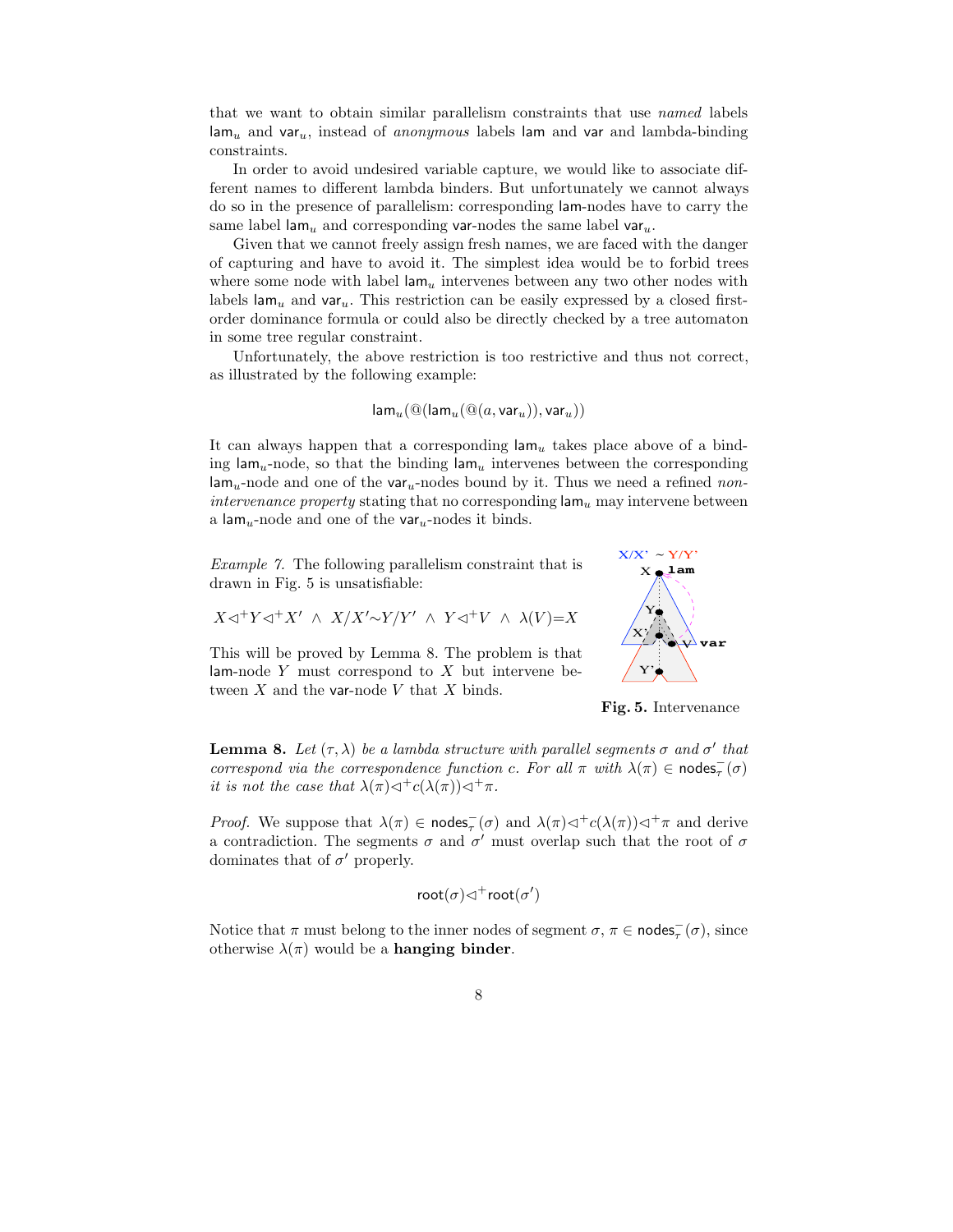| intervene <sub>lam</sub> <sub>u</sub> $(Y, X)$ = $\exists Z \exists Z'. Y \triangleleft^+ Z \triangleleft^+ X \wedge Z : \text{lam}_u(Z')$                            |
|-----------------------------------------------------------------------------------------------------------------------------------------------------------------------|
| $\textsf{bind}_u(X,Y) = \exists Z \ (Y:\textsf{lam}_u(Z) \ \wedge \ Z \lhd^* X \ \wedge \ X:\textsf{var}_u) \ \wedge \ \neg \textsf{intervene}_{\textsf{lam}_u}(Y,X)$ |

Fig. 6. Non-intervenance and lambda binding

Now suppose  $\pi$  does not belong to the inner nodes of the lower segment  $\pi \notin \text{nodes}_{\tau}(\sigma')$ . First of all, notice that  $\pi$  must be dominated by a hole of  $\sigma'$ since otherwise  $\pi\bot \text{root}(\sigma')$  and the lemma would follow trivially.

We also know that  $c(\lambda(\pi)) \triangleleft^+\pi$  and belongs to the inner nodes of segments  $\sigma$ and  $\sigma'$ , therefore we can apply axiom **internal binder** and we get that  $c(\lambda(\pi)) =$  $\lambda(c(\pi))$ , to avoid **hanging binder** axiom violation,  $c(\pi)$  must belong to the inner nodes of segments  $\sigma$  and  $\sigma'$ , that corresponds to the next case.

Consider now the case that  $\pi$  also belongs to the inner nodes of the lower segment  $\pi \in \text{nodes}_{\tau}(\sigma')$ . We prove the following property inductively and thus derive a contradiction: For all  $\pi \in \text{nodes}_{\tau}(\sigma) \cap \text{nodes}_{\tau}(\sigma')$  it is impossible that:

$$
\lambda(\pi)\lhd^+c(\lambda(\pi))\lhd^+\pi.
$$

The proof is by well-founded induction on the length of the word  $\pi$ .

1. Case  $\text{root}(\sigma') \triangleleft^* \lambda(\pi) \triangleleft^+ c(\lambda(\pi))$ . Let  $\pi' = c^{-1}(\pi)$  be an inner node of  $\sigma$ . The length of the word  $\pi'$  is properly smaller than the length of  $\pi$ . Since  $π'$  belongs to the inner nodes of  $σ$ , the axiom for **internal binder** can be applied to the correspondence function c yielding  $c(\lambda(\pi')) = \lambda(c(\pi'))$  and thus  $c(\lambda(\pi')) = \lambda(\pi)$ . The node  $\lambda(\pi')$  must properly dominate both  $c(\lambda(\pi'))$ and  $\pi'$ . The address (length) of  $c(\lambda(\pi'))$  is smaller than that of  $\pi'$ , so that:

$$
\lambda(\pi')\lhd^+c(\lambda(\pi'))\lhd^+\pi'
$$

This is impossible as stated by induction hypothesis applied to  $\pi'$ .

2. Case  $\lambda(\pi) \triangleleft^+$ root $(\sigma') \triangleleft^* c(\lambda(\pi))$ . Let  $\pi' = c^{-1}(\pi)$  be an inner node of  $\sigma$ . Since  $\pi$  is externally bound outside of  $\sigma'$ , the axiom for **external binder** applies to the inverse correspondence function  $c^{-1}$  by Lemma 5 and yields  $\lambda(\pi') = \lambda(\pi)$ . By now,  $\pi'$  is internally bound in  $\sigma$ . The axiom for **internal binder** applied to correspondence function c yields:  $c(\lambda(\pi')) = \lambda(c(\pi'))$ which is  $c(\lambda(\pi)) = \lambda(\pi)$ . This clearly contradicts  $\lambda(\pi) \triangleleft^+ c(\lambda(\pi))$ .

# 7 Elimination of Lambda Binding Constraints

We now give a translation that eliminates lambda binding literals while preserving satisfiability. The procedure is highly non-deterministic and introduces first-order dominance formulas to express consistent naming of bound variables.

We impose the non-intervenance property of Lemma 8 when expressing the lambda binding predicate  $\text{bind}_u(X, Y)$  in Fig. 6. This is defined by using the predicate intervene<sub>lam<sub>u</sub>  $(Y, X)$ , that we express via first-order dominance formulas</sub> that some  $\text{lam}_u$ -node intervenes between X and Y.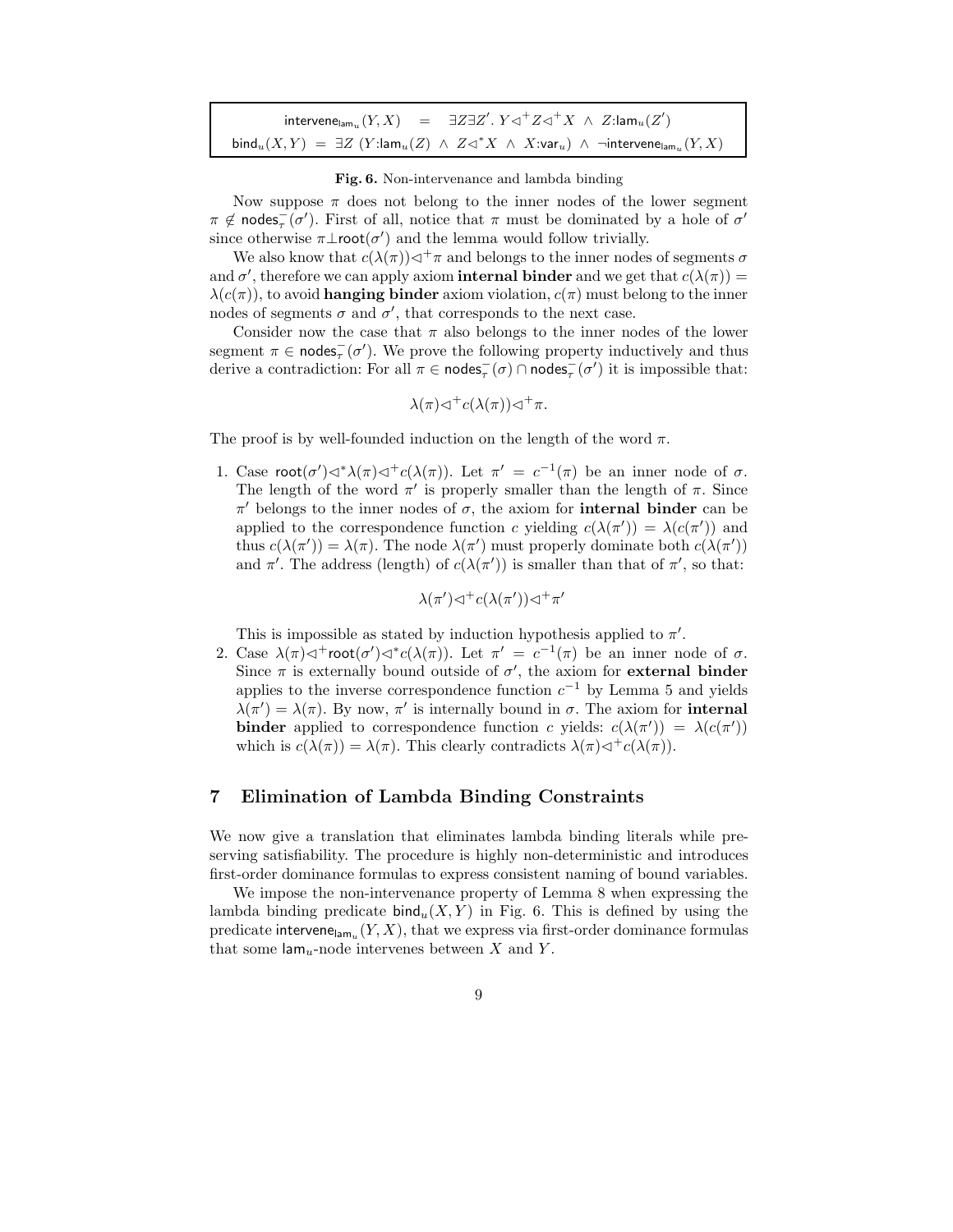Guessing Correspondence Classes. Corresponding lam and var nodes clearly have to carry the same node labels. But we have to be a little more careful since we may have several correspondence functions for several pairs of parallel segments. We say that two nodes are in the same correspondence class for a given set of correspondence functions  $\{c_1, \ldots, c_n\}$  if they belong to the symmetric, reflexive, transitive closure of the common graph of these functions.

> $E_{\clubsuit}$ f **f 2 a a**

**a**

 $11 \times a$ **1** Fig. 7.  $f(f(a, a), a)$ Consider for instance tree-structure  $\tau$  of Fig 7, and correspondence functions  $c_1$  and  $c_2$  defined by  $c_1(11)$  = 12 and  $c_2(12) = 2$ . Then,  $C_{\tau, \{c_1, c_2\}} = \{(11, 11), (11, 12),$  $(11, 2), (12, 11), (12, 12), (12, 2), (2, 11), (2, 12), (2, 2)$  is the symmetric, reflexive and transitive closure of  $\{c_1, c_2\}$  in  $\tau.$ 

Given a parallelism and lambda binding constraint  $\phi \wedge \mu$  we consider the set of correspondence functions for pairs of segments that are required to be parallel in  $\phi$ . But how can we know whether two variables of  $\phi \land \mu$  will denote nodes in the same correspondence class? We want to guess an equivalence relation e between variables of  $\phi \wedge \mu$  depending on a solution  $\tau, \alpha$  for  $\phi \land \mu$ , such that for any two variables X and Y of  $\phi \land \mu$ ,  $(X, Y) \in$  $e \iff (\alpha(X), \alpha(Y)) \in C_{\tau, \{c_1, ..., c_n\}}$ , where  $\{c_1, ..., c_n\}$  are the correspondence functions for pairs of segments that are required to be parallel in  $\phi$ . We cannot do it a priori, but we simply guess it as there are only finitely many possibilities for the finitely many variables.

Translation. We want to guess one of the possible partitions into correspondence classes for variables of  $\phi$ . Instead, we simply guess an equivalence relation on the variables of  $\phi$ , and as our proofs will show, we don't have to express that equivalent variables denote values in the same correspondence class. Let

$$
\mathsf{equ}_{\phi} = \{ e \mid e \subseteq \mathsf{vars}(\phi) \times \mathsf{vars}(\phi) \text{ equivalence relation} \}
$$

be the set of possible equivalence relations on the variables of  $\phi$ . We write  $e(X)$ for the equivalence class of some variable  $X \in \text{vars}(\phi)$  with respect to e, but consider equivalence classes of distinct equivalence relations to be distinct. Let

$$
\mathsf{names}_e = \{ e(X) \mid X \in \mathsf{vars}(\phi) \}
$$

be the set names of e which contains all equivalences classes of e. Note that names<sub>e</sub> is finite for all  $e \in \text{equ}_{\phi}$ , and that names<sub>e</sub> and names<sub>e'</sub> are disjoint for distinct equivalence classes  $e$  and  $e'$ .

We now fix a constraint  $\Phi = \phi \wedge \mu$  and guess an equivalence relation  $e \in \text{equ}_\phi$ that determines the translation  $[ \tcdot ]_e$  presented in Fig. 8. This translation maps to a parallelism constraint plus first order dominance formulas  $\phi' \wedge \nu$  over the following signature  $\Sigma_{\phi}$  which extends  $\Sigma$  with finitely many symbols:

$$
\Sigma_{\phi} = \Sigma \uplus \{ \mathsf{lam}_u, \mathsf{var}_u \mid u \in \mathsf{names}_e, \ e \in \mathsf{equ}(\phi) \}
$$

The literal  $\lambda(X) = Y$  is translated to  $\text{bind}_{e(Y)}(X, Y)$  as explained before. This ensures that all corresponding nodes in  $e$  are translated with the same name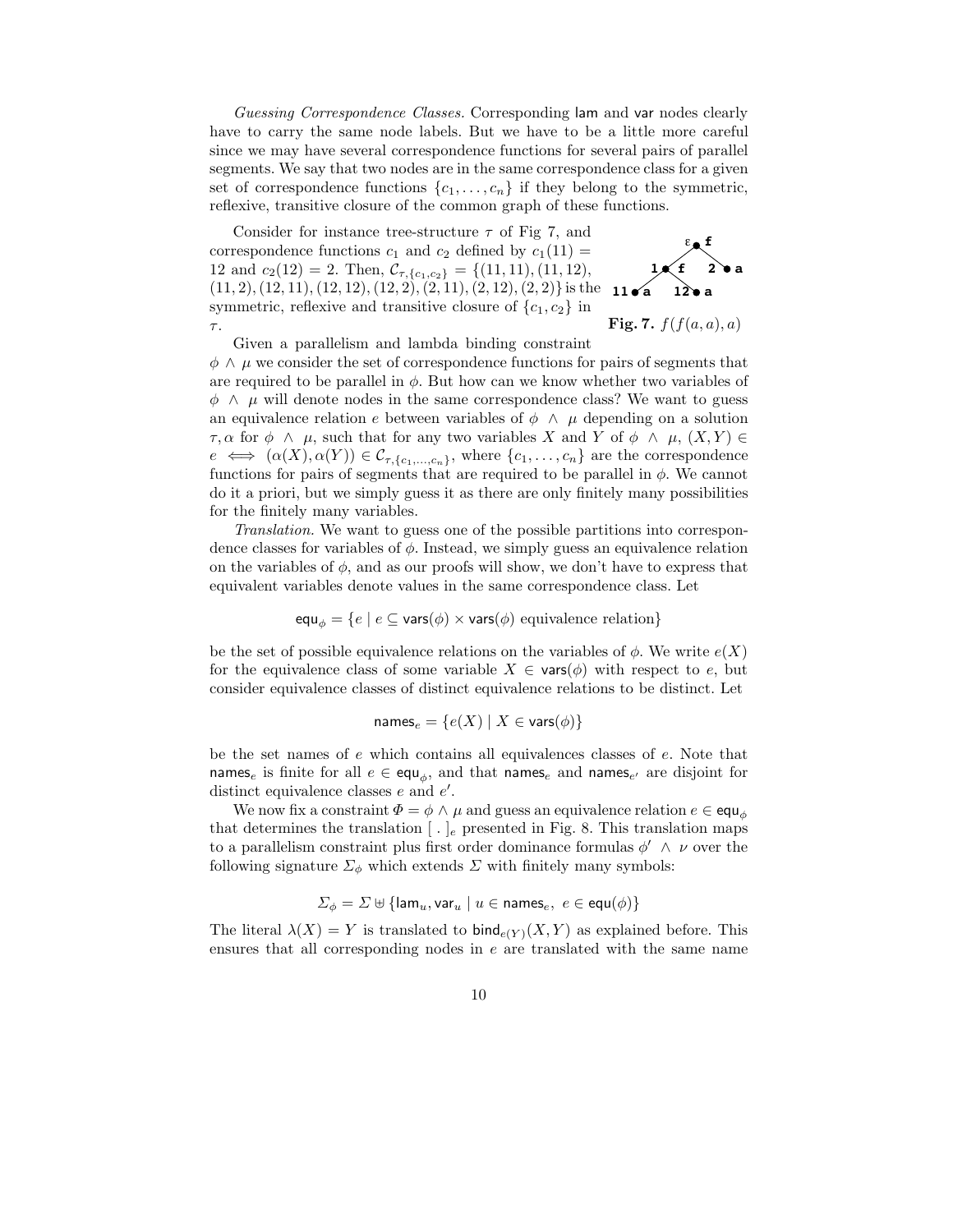$$
[\lambda(X)=Y]_e=\text{bind}_{e(Y)}(X,Y)\\ [\lambda^{-1}(Y)\subseteq\{X_1,\ldots,X_n\}]_e=\forall X.\text{bind}_{e(Y)}(X,Y)\rightarrow \vee_{i=1}^n X=X_i\\ [Y:\text{lam}(Z)]_e=Y:\text{lam}_{e(Y)}(Z)\\ [X:\text{var}]_e=\exists Y.\bigvee_{\{Z\,|\,Z:\text{lam}(Z')\in\phi\}}\text{bind}_{e(Z)}(X,Y)\\ [Y: f(Y_1\ldots,Y_n)]_e=Y: f(Y_1\ldots,Y_n)\quad\text{if }f\notin\{\text{lam},\text{var}\}\\ [X\lhd^*Y]_e=X\lhd^*Y\\ [S_1\sim S_2]_e=S_1\sim S_2\;\wedge\;\text{external–binder}_e(S_1,S_2)\;\wedge\\ \text{no–hang–binder}_e(S_1)\;\wedge\;\text{no–hang–binder}_e(S_2)\\ [\Phi_1\;\wedge\;\Phi_2]_e=[\Phi_1]_e\;\wedge\; [\Phi_2]_e
$$

|  |  |  |  |  |  | Fig. 8. Naming variable binder for correspondence classes e |  |  |
|--|--|--|--|--|--|-------------------------------------------------------------|--|--|
|--|--|--|--|--|--|-------------------------------------------------------------|--|--|

 $inside(X, Y/Y_1, \ldots, Y_n) = Y   
\nroot(X, Y/Y_1, \ldots, Y_n) = X=Y$  $V_{i \in \{1..n\}} X \triangleleft^+ Y_i$  $\textsf{root}(X, Y/Y_1, \ldots, Y_n) =$  $no-hang-binder_e(S)$  =<br>no−hang−binder<sub>u</sub>(S) =  $\bigwedge_{u \in \text{names}_e} \textsf{no-hang-binder}_u(S)$  $\neg(\exists Y \exists Z. \text{ bind}_u(Y, Z) \land \neg \text{inside}(Y, S) \land \text{ inside}(Z, S))$ <br>  $= \bigwedge_{u \in \text{name}} \text{external} - \text{binder}_u(S_1, S_2)$ external−binder $e(S_1, S_2)$  =<br>external−binder<sub>u</sub>(S<sub>1</sub>, S<sub>2</sub>) =  $\bigwedge_{u\in\mathsf{names}_e} \mathsf{external}-\mathsf{binder}_u(S_1,S_2)$ external $-$ binder $_u(S_1, S_2)$  $\forall Z_1 \forall Z_2 \forall Y$ . (bind $_u(Z_1, Z_2) \land \text{inside}(Z_1, S_1) \land \neg \text{inside}(Z_2, S_1) \land \text{root}(Y, S_2)$ )  $\rightarrow$   $(Z_2 \triangleleft^* Y \wedge \neg$ intervene $\lim_{u \to u} (Z_2, Y))$  $no-free-var_e$  $= \quad \bigwedge\nolimits_{u \in \mathsf{names}_e} \forall X. \ X{:}\mathsf{var}_u \rightarrow \big(\ \exists Y \exists Z. \ Y{:}\mathsf{lam}_u(Z) \ \wedge \ Y{\lhd^* X }\ \big)$ 

#### Fig. 9. Auxiliary predicates

 $e(Y)$ . The axioms about **external binding** and **no hanging binder** are stated by first-order dominance formulas in the translation of parallelism literals. The first-order formulas are defined in Fig. 9. Note that the axiom of internal binding will always be satisfied without extra requirements.

We have to ensure that all  $var_u$ -nodes in solutions of translated constraints will be bound by some lam<sub>u</sub>-node. Let no–free–var<sub>e</sub> be as defined in Fig. 9. We then define the complete translation  $[\Phi]$  by:

$$
[\varPhi]=\bigvee_{e\in\operatorname{equ}_{\phi}}[\varPhi]_e\;\wedge\;\text{no-free-var}_e
$$

We want to prove that our translation preserves satisfiability. We split the proof into the following two Lemmas:

**Lemma 9.** Let  $\Phi$  be a conjunction of a parallelism and lambda binding constraint and  $e \in \text{equ}(\Phi)$  an equivalence relation on vars $(\Phi)$ . If  $[\Phi]_e \wedge \text{no-free-var}_e$ is satisfiable then  $\Phi$  is satisfiable.

Let  $\tau$  be a tree structure and  $\alpha$ : vars  $\rightarrow$  nodes<sub> $\tau$ </sub> an assignment with

$$
\tau, \alpha \models [\varPhi]_e \ \land \ \mathsf{no-free-var}_e
$$

We now define a lambda structure  $(p(\tau), \lambda)$  of signature  $\Sigma$  by projecting labels away. The nodes of  $p(\tau)$  are the nodes of  $\tau$ . Let projection **proj** :  $\Sigma_{\phi} \to \Sigma$  be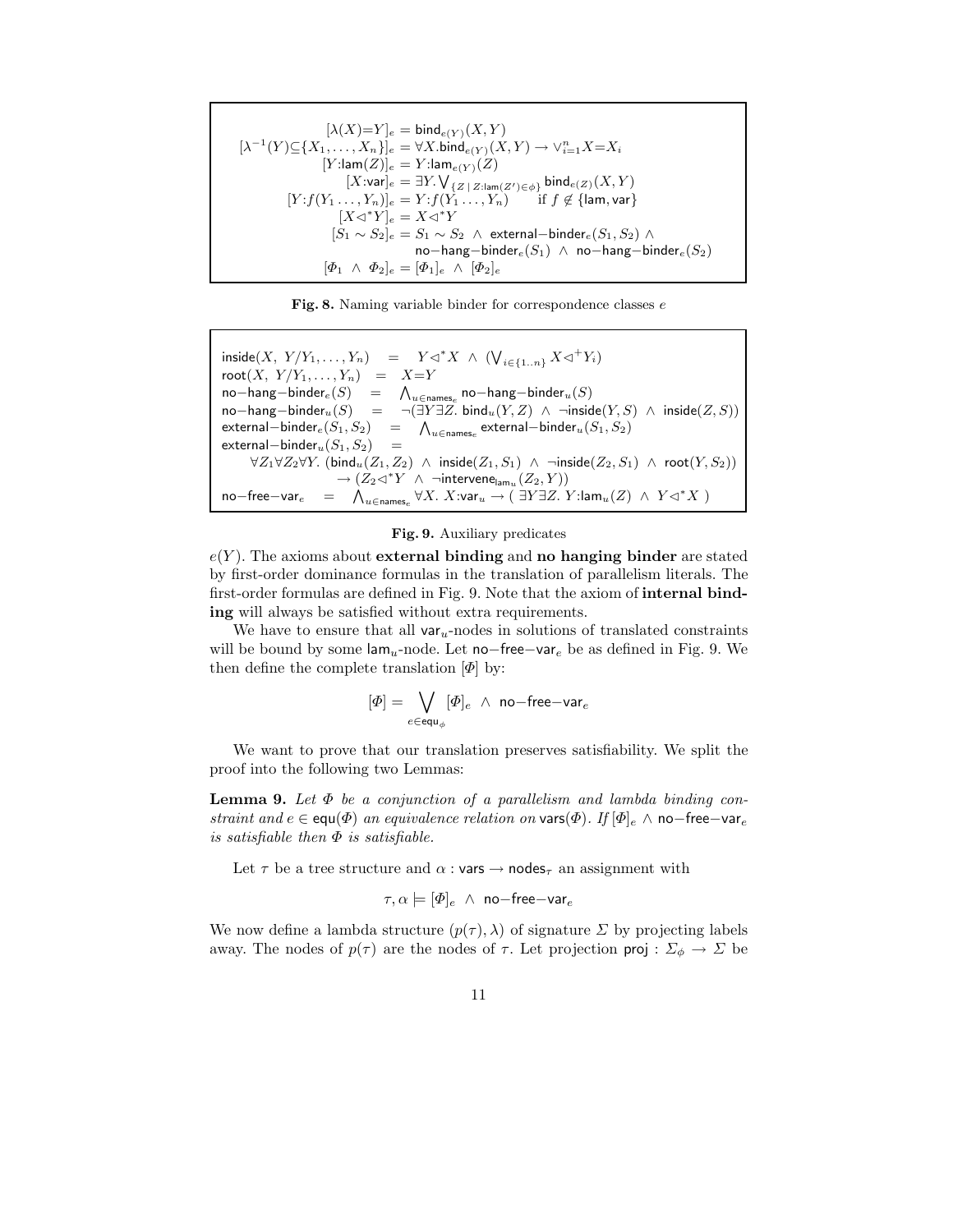the identity function except that  $proj(\text{lam}_u) = \text{lam}$  and  $proj(\text{var}_u) = \text{var}$  for any  $u \in \text{names}_{\varepsilon}$ . The labels of  $p(\tau)$  satisfy for all  $\pi \in \text{nodes}_{\tau}$ :

$$
p(\tau)(\pi) = \mathsf{proj}(\tau(\pi))
$$

We define the lambda binding function  $\lambda : p(\tau)^{-1}(\text{var}) \to p(\tau)^{-1}(\text{lam})$  as follows: Let  $\pi$  be a node such that  $p(\tau)(\pi) = \text{var}$ . There exists a unique name u such that  $\tau(\pi) = \text{var}_u$ . We define  $\lambda(\pi)$  to be the lowest ancestor of  $\pi$  that is labeled by lam<sub>u</sub>. This is the unique node in  $p(\tau)$  that satisfies bind<sub>u</sub> $(\pi, \lambda(\pi))$ . It exists since we required  $\tau, \alpha \models \text{no-free-var}_e$ .

It remains to prove that  $p(\tau)$ ,  $\lambda$ ,  $\alpha$  is indeed a solution of  $\Phi$ , i.e. whether  $(p(\tau), \lambda), \alpha$  satisfies all literals of  $\Phi$ .

- $X \triangleleft^* Y$  in Φ: The dominance relation of τ coincides with that of  $p(τ)$ . Since  $\tau, \alpha \models X \lhd^* Y$  it follows that  $(p(\tau), \lambda), \alpha \models X \lhd^* Y$ .
- $X: f(X_1, \ldots, X_n)$  in  $\Phi$  where  $f \notin \{\text{lam}, \text{var}\}.$  The labeling relation of  $\tau$  coincides with that of  $p(\tau)$ , so there is no difference again.
- X:var in  $\Phi$ : Notice that bind<sub>e(Y)</sub>(X,Y) enforces X to be a var<sub>e(Y)</sub>-labeled node in  $[\Phi]_e$ , which implies  $(p(\tau), \lambda), \alpha \models X$ :var by the definition of p.
- X:lam(Z) in  $\Phi$ : Now, the literal X:lam<sub>e(X)</sub>(Z) belongs to  $[\Phi]_e$ . Thus,  $\tau, \alpha \models$ X:lam<sub>e(X)</sub>(Z) which implies  $(p(\tau), \lambda), \alpha \models X$ :lam(Z) by the definition of p.
- $-\lambda(X)=Y$  in  $\Phi$ : Let  $\tau,\alpha \models [\lambda(X)=Y]_e$ . By definition of the translation  $[\lambda(X)=Y]_e$  this means that  $\tau,\alpha \models \text{bind}_{e(Y)}(X,Y)$ . In particular, it follows that  $\alpha(Y)$  is the lowest lam<sub>e(Y)</sub>-labeled ancestor of the var<sub>e(Y)</sub>-labeled node  $\alpha(X)$ . The definition of the lambda-binding relation of  $p(\tau)$  yields  $(p(\tau), \lambda), \alpha \models \lambda(X)=Y$  as required.
- $\lambda^{-1}(Y) \subseteq \{X_1, \ldots, X_n\}$  in  $\Phi$ : the proof for this literal follows straightforward using similar arguments as for the previous one.

Consider at last,  $S_1 \sim S_2$  in  $\Phi$ : This is the most complicated case. If  $\tau$ ,  $\alpha$  satisfies this literal then clearly,  $(p(\tau), \lambda)$ ,  $\alpha$  satisfies the correspondence conditions for all labeling and children relations. We have to verify that  $(p(\tau), \lambda)$  also satisfies the conditions of parallel binding. Let  $c : \text{nodes}_{\tau}(\alpha(S_1)) \to \text{nodes}_{\tau}(\alpha(S_2))$  be the correspondence function between  $\alpha(S_1)$  and  $\alpha(S_2)$  which exists since  $\tau, \alpha \models [\Phi]_e$ .

- **Internal binder.** Let  $\lambda(\pi_1) = \pi_2$  for some  $\pi_1, \pi_2 \in \text{nodes}_\tau(\alpha(S_1))$ . By definition of  $\lambda$ , there exists a name u such that  $\tau(\pi_1) = \text{var}_u$  and  $\pi_2$  is the lowest node above  $\pi_1$  with  $\tau(\pi_2) = \text{lam}_u$ . Since the labels of the nodes on the path between  $\pi_1$  and  $\pi_2$  are equal to the labels of the nodes of the corresponding path from  $c(\pi_1)$  to  $c(\pi_2)$  it follows that  $\tau(c(\pi_1)) = \text{var}_u$ ,  $\tau(c(\pi_2)) = \text{lam}_u$ and that no node in between is labeled with  $\mathsf{lam}_u$ . Thus,  $\lambda(c(\pi_1)) = c(\pi_2)$ .
- External binder. Suppose that  $\lambda(\pi_1) = \pi_2$  for two nodes  $\pi_1 \in \text{nodes}_{\tau}(\alpha(S_1))$ and  $\pi_2 \notin \text{nodes}_{\tau}(\alpha(S_1))$ . There exists a name u such that  $\tau(\pi_1) = \text{var}_u$  and  $\pi_2$  is the lowest ancestor of  $\pi_1$  with  $\tau(\pi_2) = \text{lam}_u$ . By correspondence, it follows that  $\tau(c(\pi_1)) = \text{var}_u$  and that no lam<sub>u</sub>-node lies on the path form the root of segment  $\alpha(S_2)$  to  $c(\pi_1)$ . The predicate external–binder<sub>u</sub> $(S_1, S_2)$ requires that  $\pi_2$  dominates that root of  $\alpha(S_2)$  and that no lam<sub>u</sub>-node intervenes on the path from  $\pi_2$  to that root. Thus,  $\pi_2$  is the lowest ancestor of  $c(\pi_1)$  that satisfies  $\tau(\pi_2) = \text{lam}_u$ , i.e.  $\lambda(c(\pi_1)) = \pi_2$ .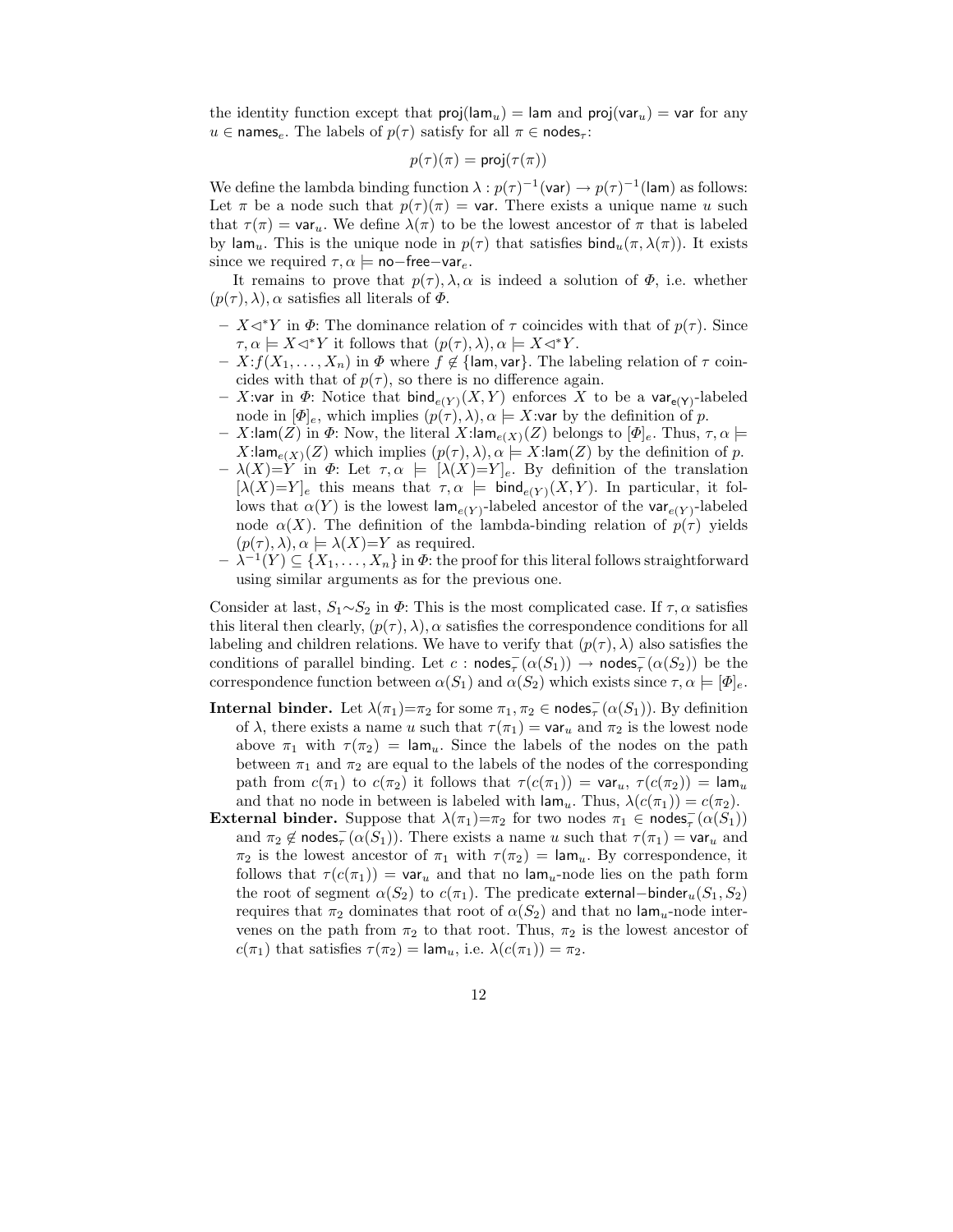No hanging binder. Let S be either of the segment terms  $S_1$  or  $S_2$ . Suppose that  $\lambda(\pi_1)=\pi_2$  for some nodes  $\pi_1 \notin \text{nodes}_{\tau}^{-}(S)$  and  $\pi_2 \in \text{nodes}_{\tau}^{-}(S)$ . There exists a name  $u \in \mathsf{names}_e$  such that  $\tau(\pi_1) = \mathsf{var}_u$  and  $\pi_2$  is the lowest ancestor of  $\pi_1$  with  $\tau(\pi_2) = \text{lam}_u$ . This contradicts that  $\tau, \alpha$  solves no−hang−binder<sub>u</sub>(S) as required by  $[S_1 \sim S_2]_e$ .

**Lemma 10.** If  $\Phi$  has a solution whose correspondence classes induce the equivalence relation e then  $[\Phi]_e$  ∧ no−free−var<sub>e</sub> is satisfiable.

Let  $\Phi$  be a conjunction of a parallelism and lambda binding constraint over signature  $\Sigma$  and  $(\tau, \lambda)$ ,  $\alpha$  a solution of it. Let  $\{c_1, \ldots, c_n\}$  be the correspondence functions for the parallel segments  $\alpha(S) \sim \alpha(S')$  where  $S \sim S'$  belongs to  $\phi$ . Let  $c \subseteq \text{nodes}_{\tau} \times \text{nodes}_{\tau}$  be the reflexive, symmetric, and transitive closure of  $\{c_1, \ldots, c_n\}$ , and  $e \in \text{equ}(\Phi)$  be the relation  $\{(X, Y) | (\alpha(X), \alpha(Y)) \in c\}$ .

We define tree<sub>e</sub>( $\tau$ ,  $\lambda$ ) as a tree over the extended signature  $\Sigma_{\phi}$  whose nodes are those of  $\tau$  and whose labeling function satisfies for all  $\pi \in \text{nodes}_{\tau}$  that:

$$
\mathsf{tree}_e(\tau,\lambda)(\pi) = \begin{cases} \mathsf{lam}_{e(X)} & \text{if } (\pi,\alpha(X)) \in c, \tau(\pi) = \mathsf{lam}, \ X \in \mathsf{vars}(\varPhi) \\ \mathsf{var}_{e(X)} & \text{if } (\lambda(\pi),\alpha(X)) \in c, X \in \mathsf{vars}(\varPhi) \\ \tau(\pi) & \text{otherwise} \end{cases}
$$

We now prove that tree $e(\tau, \lambda)$ ,  $\alpha$  solves  $[\Phi]_e$ , i.e. all of its conjuncts. This can be easily verified for dominance, labeling, and parallelism literals in  $[\Phi]_e$ . Notice in particular that corresponding lam-nodes in  $\tau$  are assigned the same labels in tree<sub>e</sub> $(\tau, \lambda)$ . Next, we consider the first-order formulas introduced in the translation of lambda binding and parallelism literals.

- 1. Case bind $_{e(Y)}(X, Y)$  in  $[\Phi]_e$ . This requires either  $\lambda(X)=Y$  or  $\lambda^{-1}(Y) \subseteq$  $\{X_1, \ldots, X_n\}$  or X:var in  $\Phi$ . Let's consider the first case, the corresponding cases of  $\lambda^{-1}(Y) \subseteq \{X_1,\ldots,X_n\}$  in  $\Phi$ , and of X:var in  $\Phi$  are quite similar. It then clearly holds that tree $e(\tau, \lambda)(\alpha(X)) = \text{var}_{e(Y)}$  and tree $e(\tau, \lambda)(\alpha(Y)) =$  $\textsf{lam}_{e(Y)}$ . Furthermore  $\alpha(Y) \triangleleft^+\alpha(X)$ . It remains to show for tree $_e(\tau, \lambda)$  that no lam<sub>e(Y)</sub>-node intervenes between  $\alpha(X)$  and  $\alpha(Y)$ . We do this by contradiction. Suppose there exists  $\pi$  such that  $\alpha(Y) \lhd^+\pi \lhd^+\alpha(X)$  and tree $e(\tau, \lambda)(\pi) =$  $\textsf{lam}_{e(Y)}$ . By definition of tree $e(\tau, \lambda)$  there exists Z such that  $(\pi, \alpha(Z)) \in c$ and  $e(Y) = e(Z)$ . Hence  $(\alpha(Y), \alpha(Z)) \in c$  and thus  $(\pi, \alpha(Y)) \in c$ . But this is impossible by the non-intervenance property shown in Lemma 8: no lamnode such as  $\pi$  that corresponds to  $\alpha(Y)$  intervene between  $\alpha(Y)$  and the var-node  $\alpha(X)$  bound by it.
- 2. Case external–binder<sub>u</sub>(S<sub>1</sub>, S<sub>2</sub>) in  $[\Phi]_e$  where  $S_1 \sim S_2$  in  $\Phi$  and  $u \in \text{names}_{e}$ . By contradiction. Suppose that there exist  $\pi_1 \in \text{nodes}_{\tau}(\alpha(S_1)), \pi_2 \notin \text{nodes}_{\tau}(\alpha(S_1))$ such that tree $e(\tau, \lambda)(\pi_1) = \text{var}_u$  and  $\pi_2$  is the lowest ancestor of  $\pi_1$  with  $\text{tree}_e(\tau, \lambda)(\pi_2) = \text{lam}_u$ . Furthermore, assume either not  $\pi_2 \triangleleft^*$ root $(\alpha(S_2))$  or intervene<sub>lam<sub>u</sub> ( $\pi_2$ , root( $\alpha(S_2)$ )). The first choice is impossible since the bind-</sub> ing axioms were violated otherwise. (The correspondent of an externally bound node must be bound externally). Let  $\pi'_1$  be the correspondent of  $\pi_1$ with respect to the parallel segment  $\alpha(S_1) \sim \alpha(S_2)$ . By Lemma 8 we know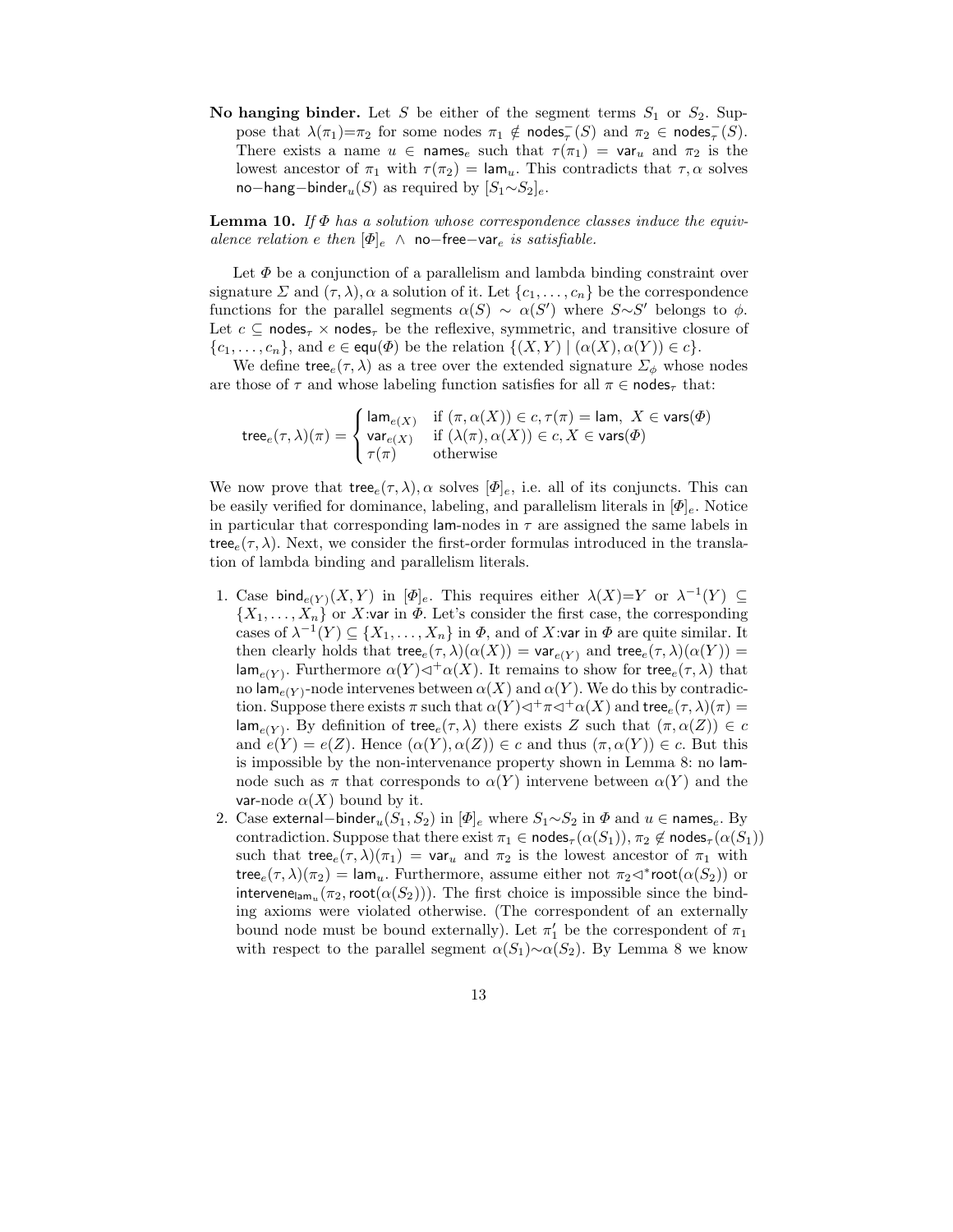that no lam-node corresponding to  $\pi_2$  can intervene between  $\pi_2$  and  $\pi'$ and thus between  $\pi_2$  and root( $S_2$ ). This also contradicts the second choice: intervene $_{\mathsf{lam}_u}(\pi_2, \mathsf{root}(\alpha(S_2))).$ 

- 3. no−hang−binder<sub>e</sub>(S) in  $[\Phi]_e$  where S is either S<sub>1</sub> or S<sub>2</sub> and S<sub>1</sub>∼S<sub>2</sub> in  $\Phi$ . Let's proceed by contradiction. If it is not satisfied by  $\mathsf{tree}_e(\tau, \lambda), \alpha$ , then there must exist a name  $u \in \mathsf{names}_\phi$  and two nodes  $\pi_1, \pi_2$  such that tree $e^{(\tau, \lambda)(\pi_1)}$  $\lim_{u \to u}$  and tree $e(\tau, \lambda)(\pi_2) = \text{var}_u$ , even more  $\pi_1 \in \text{nodes}_{\tau}(\alpha(S)), \pi_2 \notin \text{nodes}_{\tau}(\alpha(S))$ and there not exists a third node  $\pi_3$  between  $\pi_1$  and  $\pi_2$ . Then, by Lemma 8,  $\pi_1$  can not be a corresponding node of the lambda binding node of  $\pi_2$ , therefore, by definition of tree $(\tau, \lambda)$   $\lambda(\pi_1) = \pi_2 \in \lambda$ , but this is impossible because  $(\tau, \lambda)$ ,  $\alpha$  must satisfy the **no hanging binder** condition.
- 4. Finally, we prove that tree $e(\tau, \lambda)$ ,  $\alpha$  satisfies no−free−var $e$ . This is simple.

**Proposition 11.** A parallelism and lambda binding constraint  $\phi \wedge \mu$  is satisfiable if and only if its translation  $\phi \wedge \mu$  is.

# 8 Context Unification with Tree Regular Constraints

CU is the problem of solving context equations over the algebra of trees and contexts. Let the *hole marker* • be a new symbol. A *context*  $\gamma$  over  $\Sigma$  is a tree over  $\Sigma \cup {\{\bullet\}}$  such that the hole maker occurs at most once. For instance,  $C = f(\bullet, a)$  is a context. The application of context C to a tree t over  $\Sigma$ , noted  $f(\bullet, a)(t)$  is the tree  $f(t, a)$  obtained from C by replacing the hole marker  $\bullet$  by t.

In CU we may have first-order variables x denoting trees over  $\Sigma$  and context variables C that denote contexts. The following context equations express the CLLS constraint in Fig 1 except for lambda binding:

| $x = C(see@john@var)$                               | $C$ is the context of the verb in readings $x$ |
|-----------------------------------------------------|------------------------------------------------|
| $C = C_1(exists@taxi@lam(C_2))$                     | $C$ contains the quantifier                    |
| $C = C_3(and \mathbb{Q}C_4 \mathbb{Q}C_5(bill))$    | and the conjunction                            |
| $C_5 = C_2 (see \mathbb{Q} \bullet \mathbb{Q} var)$ | bill and john do the same                      |
|                                                     |                                                |

We can enrich context equations by imposing tree regular constraints where  $A$ is a tree-automaton over  $\Sigma$ .

 $x \in L(\mathcal{A})$ 

Tree regular constraints can express MSO formulas over dominance constraints, even in the presence of parallelism constraints.

Theorem 12 (Theorem 11 of [16]). Conjunctions of parallelism constraints with MSO dominance formulas have the same expressiveness as parallelism constraints with tree regular constraints.

Finally, one can translate parallelism constraints to CU according to [14]. The proof of this paper can be easily extended to tree regular constraints: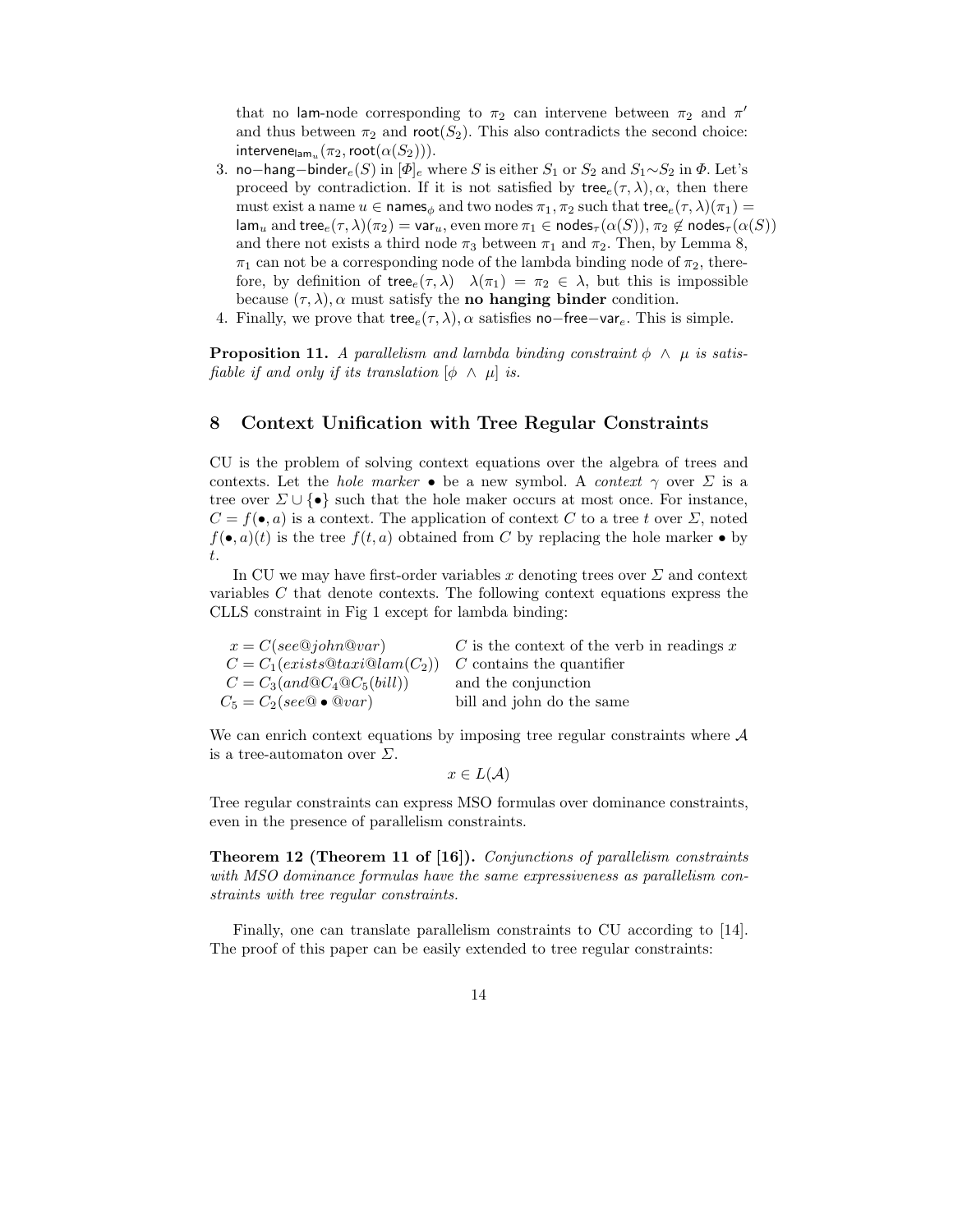Proposition 13 (Extension of [14]). *Parallelism with tree regular constraints* have the same expressiveness as CU with tree regular constraints.

Theorem 14. Conjunctions of parallelism and lambda binding constraints are satisfaction equivalent to CU equations with tree regular constraints.

This is a corollary to Theorems 6 and 12 and Proposition 13.

# 9 Limitations

It is proposed in [2] to extend CLLS by group parallelism in order to deal with beta reduction constraints. The question is now whether group parallelism can be expressed in context unification with tree regular constraints. This is a relation between groups of segments  $(S_1, \ldots, S_n) \sim (S'_1, \ldots, S'_n)$  that behaves like a conjunction of parallelism literals  $\wedge_{i=1}^{n} S_i \sim S_i'$  but such that hanging binders are defined with respect to groups of segments  $(S_1, \ldots, S_n)$  resp.  $(S'_1, \ldots, S'_n)$ .

Unfortunately, we cannot extend the encodings of the present paper. The problem is that group parallelism does not satisfy the non-intervenance property as stated for ordinary parallelism in Lemma 8. Indeed, it is not always possible to name variables consistently in the presence of group parallelism, so that corresponding binder of parallel groups are named alike. In other words, binding parallelism cannot be reduced to tree parallelism by naming binders. This is illustrated by the lambda structure in Fig. 10 which satisfies the group parallelism constraint:



$$
(X_1/X_2, X_4/X_5) {\sim} (X_2/X_3, X_3/X_4)
$$

Fig. 10. Group Parallelism

Even though the lam-node  $X_2$  corresponds to  $X_1, X_2$  intervenes between  $X_1$  and its bound var-node  $X_6$ . We thus cannot name these corresponding nodes alike.

# 10 Conclusion and Future Work

We have shown that the lambda-binding constraints of CLLS can be expressed in CU with tree regular constraints. The proof relies on the non-intervenance property of parallel lambda binding in CLLS that we establish. We leave it open whether all of CLLS can be translated into CU, in particular group parallelism, beta reduction, or anaphoric binding constraints. Another open question is how to characterize the decidable well-nested fragment of parallelism constraints [8] in a decidable fragment of CU.